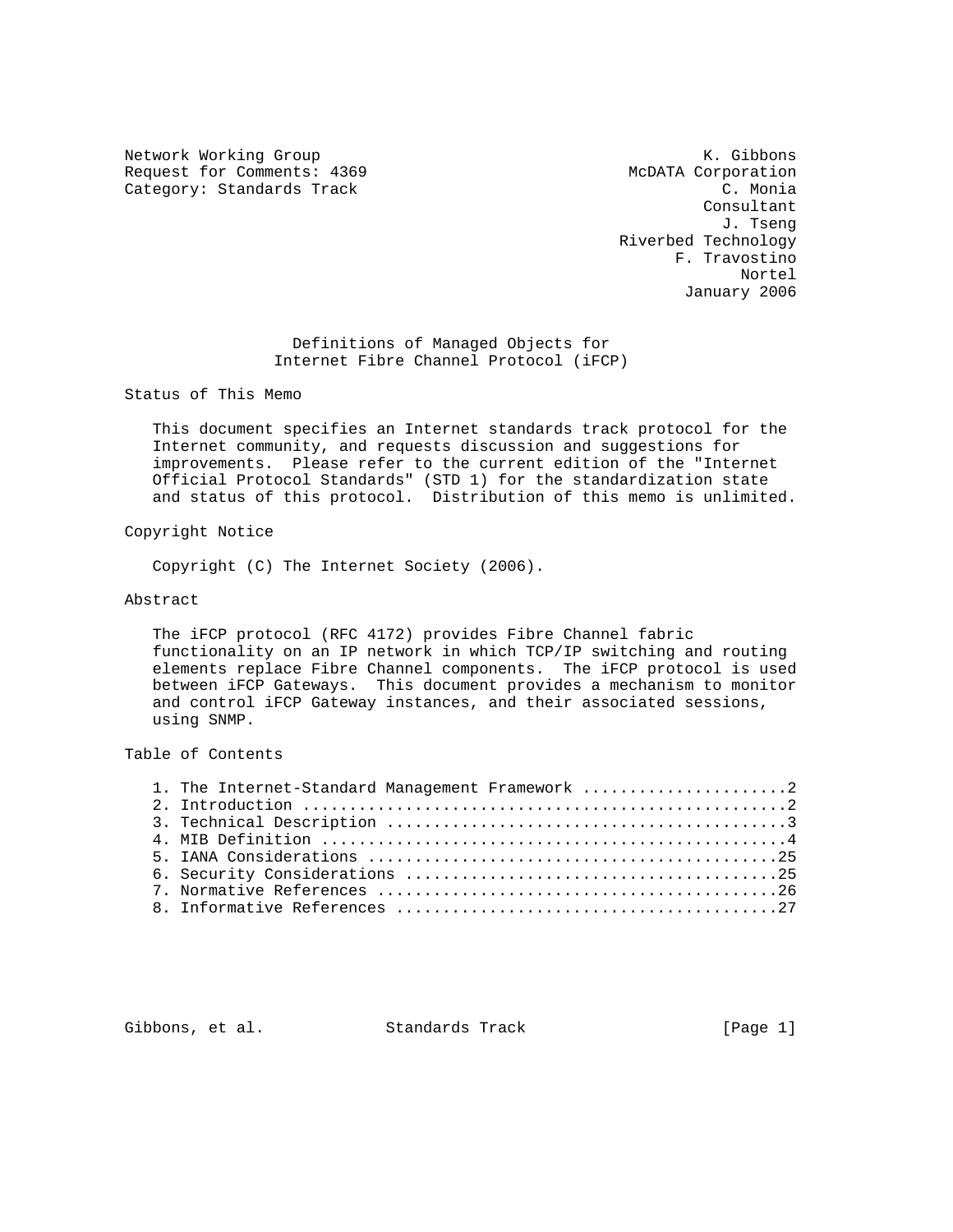1. The Internet-Standard Management Framework

 For a detailed overview of the documents that describe the current Internet-Standard Management Framework, please refer to section 7 of RFC 3410 [RFC3410].

 Managed objects are accessed via a virtual information store, termed the Management Information Base or MIB. MIB objects are generally accessed through the Simple Network Management Protocol (SNMP). Objects in the MIB are defined using the mechanisms defined in the Structure of Management Information (SMI). This memo specifies a MIB module that is compliant to the SMIv2, which is described in STD 58, RFC 2578 [RFC2578], STD 58, RFC 2579 [RFC2579] and STD 58, RFC 2580 [RFC2580].

# 2. Introduction

 The iFCP protocol can be used by FC-to-IP-based storage gateways for Fibre Channel Protocol (FCP) storage interconnects. Figure 1 provides an example of an interconnect between iFCP gateways.



Figure 1: Interconnect between iFCP Gateways

Gibbons, et al. Standards Track [Page 2]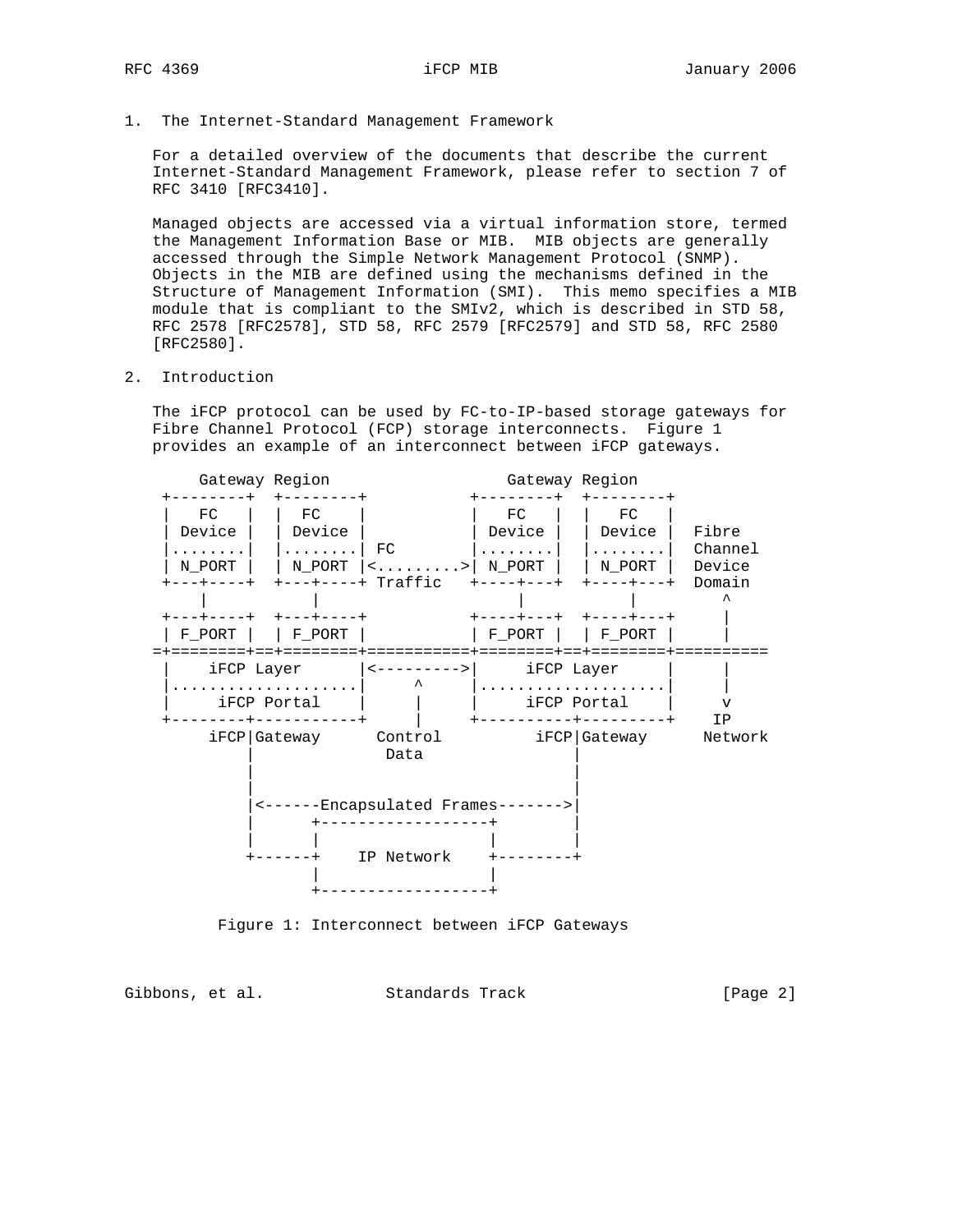The iFCP MIB Module is designed to allow SNMP to be used to monitor and manage local iFCP gateway instances, including the configuration of iFCP sessions between gateways.

3. Technical Description

 The iFCP MIB Module is divided into sections for iFCP local gateway instance management, iFCP session management, and iFCP session statistics.

 The section for iFCP gateway management provides default settings and information about each local instance. A single management entity can monitor multiple local gateway instances. Each local gateway is conceptually an independent gateway that has both Fibre Channel and IP interfaces. The default IP Time Out Value (IP\_TOV) is configurable for each gateway. Other standard MIBs, such as the Fibre Management MIB [RFC4044] or Interfaces Group MIB [RFC2863], can be used to manage non-iFCP-specific gateway parameters. The local gateway instance section provides iFCP-specific information as well as optional links to other standard management MIBs.

 The iFCP session management section provides information on iFCP sessions that use one of the local iFCP gateway instances. This section allows the management of specific iFCP parameters, including changing the IP\_TOV from the default setting of the gateway.

 The iFCP session statistics section provides statistical information on the iFCP sessions that use one of the local iFCP gateways. These tables augment the session management table. Additional statistical information for an iFCP gateway or session, that is not iFCP-specific, can be obtained using other standard MIBs. The iFCP statistics are provided in both standard and low-capacity (counter32) methods.

 The following MIB module imports from RMON2-MIB [RFC2021], SNMPv2-SMI [RFC2578], SNMPv2-TC [RFC2579], SNMPv2-CONF [RFC2580], HCNUM-TC [RFC2856], IF-MIB [RFC2863], SNMP-FRAMEWORK-MIB [RFC3411], INET- ADDRESS-MIB [RFC4001], FC-MGMT-MIB [RFC4044], and ENTITY-MIB (v3) [RFC4133].

Gibbons, et al. Standards Track [Page 3]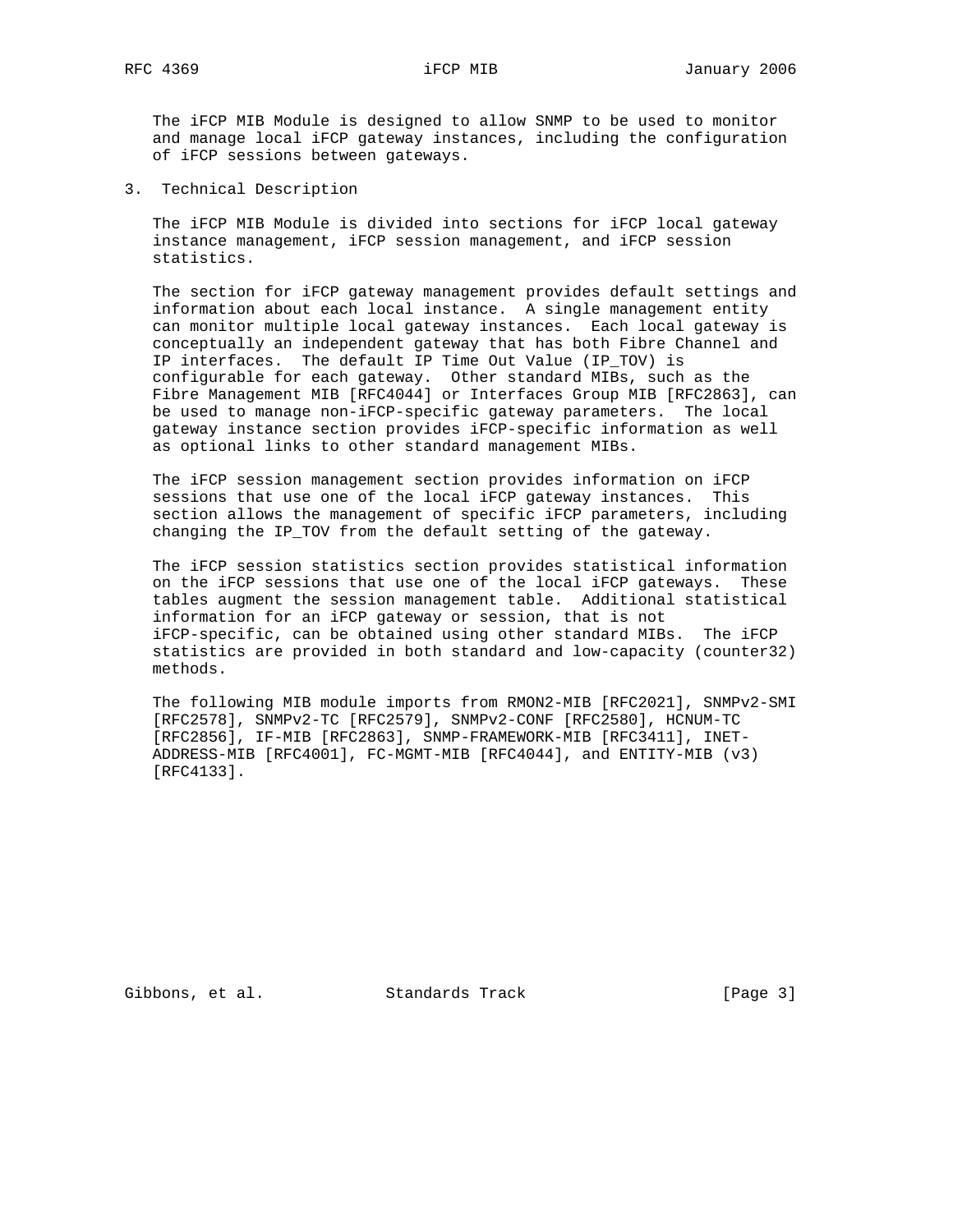| 4. MIB Definition |  |                                       |  |  |  |  |
|-------------------|--|---------------------------------------|--|--|--|--|
|                   |  | $IFCP-MGMT-MIB$ DEFINITIONS ::= BEGIN |  |  |  |  |

IMPORTS

 MODULE-IDENTITY, OBJECT-TYPE, Gauge32, Integer32, Unsigned32, transmission FROM SNMPv2-SMI OBJECT-GROUP, MODULE-COMPLIANCE FROM SNMPv2-CONF TEXTUAL-CONVENTION, TimeStamp, TruthValue, StorageType FROM SNMPv2-TC

- -- From RFC 2021 ZeroBasedCounter32 FROM RMON2-MIB
- -- From RFC 2856 ZeroBasedCounter64 FROM HCNUM-TC
- -- From RFC 2863 InterfaceIndexOrZero FROM IF-MIB
- -- From RFC 3411 SnmpAdminString FROM SNMP-FRAMEWORK-MIB
- -- From RFC 4001 InetAddressType, InetAddress, InetPortNumber FROM INET-ADDRESS-MIB
- -- From RFC 4044 FcNameIdOrZero, FcAddressIdOrZero

Gibbons, et al. Standards Track [Page 4]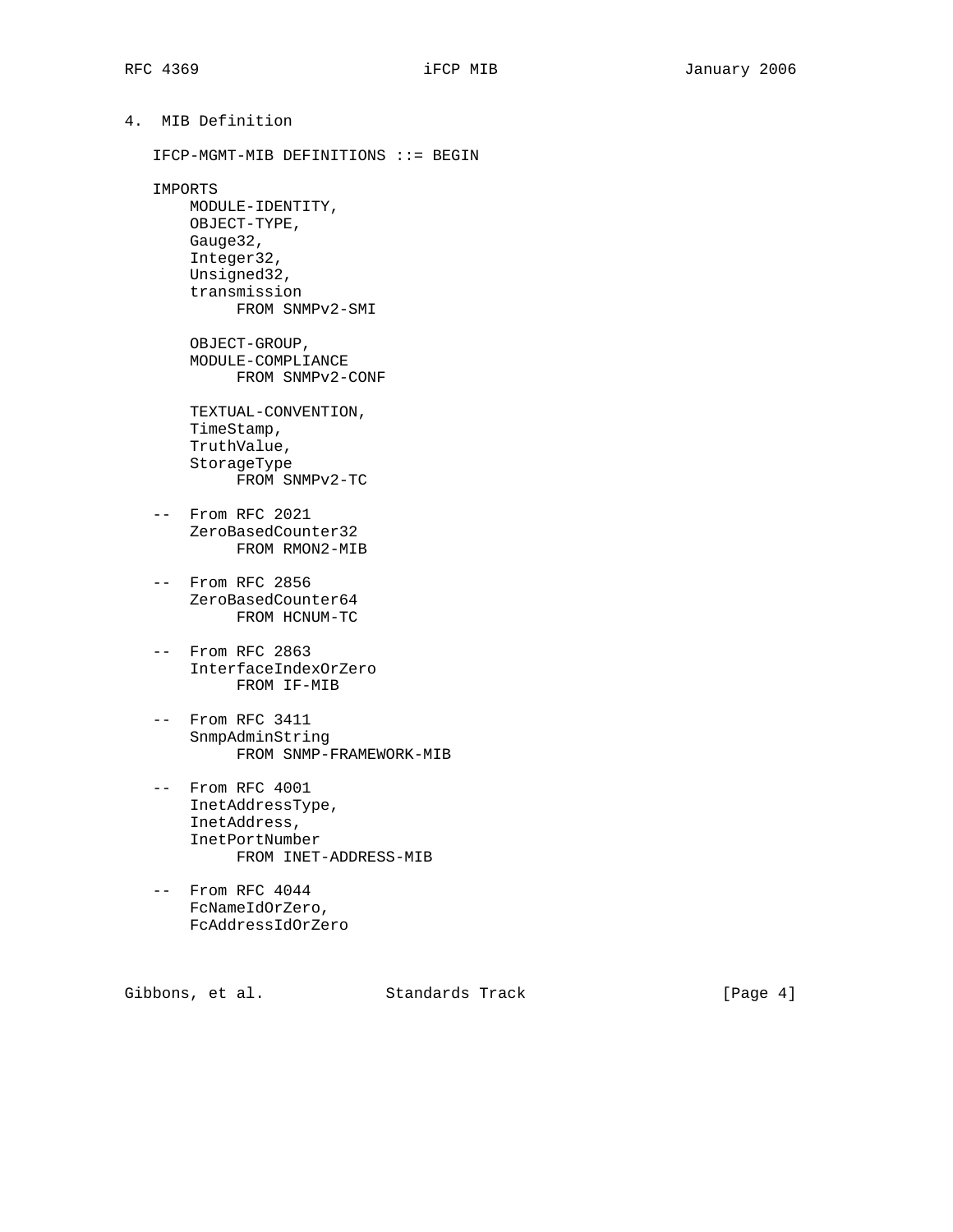FROM FC-MGMT-MIB -- From RFC 4133 PhysicalIndexOrZero FROM ENTITY-MIB  $\mathcal{L}^{\text{max}}$  ifcpMgmtMIB MODULE-IDENTITY LAST-UPDATED "200601170000Z" ORGANIZATION "IETF IPS Working Group" CONTACT-INFO " Attn: Kevin Gibbons McDATA Corporation 4555 Great America Pkwy Santa Clara, CA 95054-1208 USA Phone: (408) 567-5765 EMail: kevin.gibbons@mcdata.com Charles Monia Consultant 7553 Morevern Circle San Jose, CA 95135 USA EMail: charles\_monia@yahoo.com Josh Tseng Riverbed Technology 501 2nd Street, Suite 410 San Francisco, CA 94107 USA Phone: (650) 274-2109 EMail: joshtseng@yahoo.com Franco Travostino Nortel 600 Technology Park Drive Billerica, MA 01821 USA Phone: (978) 288-7708 EMail: travos@nortel.com" DESCRIPTION "This module defines management information specific to internet Fibre Channel Protocol (iFCP) gateway management. Copyright (C) The Internet Society 2006. This version of this MIB module is part of RFC 4369; see the RFC itself for full legal notices." REVISION "200601170000Z" DESCRIPTION

Gibbons, et al. Standards Track [Page 5]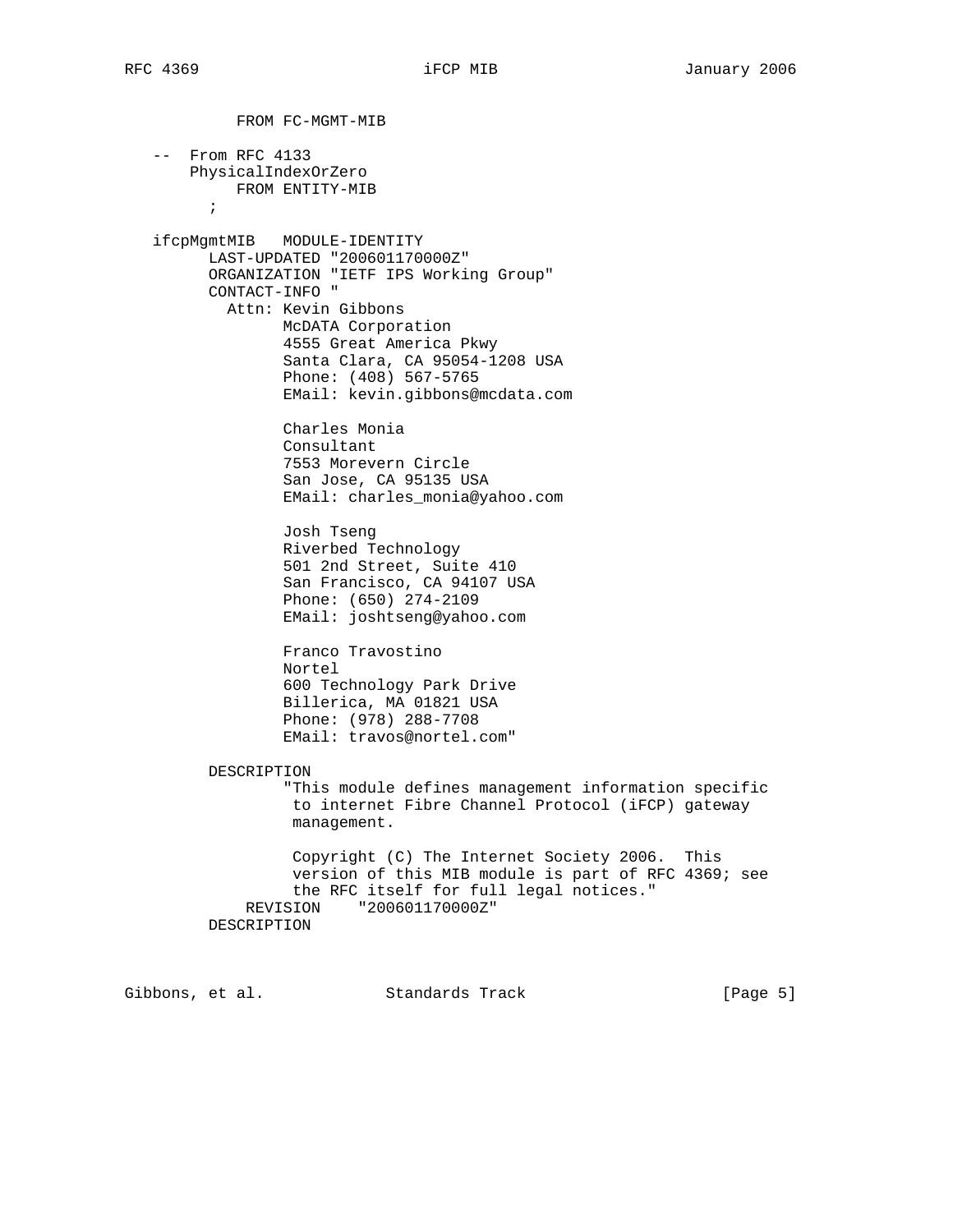"Initial version of iFCP Management Module. This MIB published as RFC 4369." ::= { transmission 230 } -- -- Textual Conventions -- IfcpIpTOVorZero ::= TEXTUAL-CONVENTION DISPLAY-HINT "d" STATUS current DESCRIPTION "The maximum propagation delay, in seconds, for an encapsulated FC frame to traverse the IP network. A value of 0 implies fibre channel frame lifetime limits will not be enforced."<br>REFERENCE "RFC 4172, REFERENCE "RFC 4172, iFCP Protocol Specification"<br>SYNTAX Unsigned32 (0..3600) Unsigned32  $(0..3600)$  IfcpLTIorZero ::= TEXTUAL-CONVENTION DISPLAY-HINT "d" STATUS current DESCRIPTION "The value for the Liveness Test Interval (LTI) being used in an iFCP connection, in seconds. A value of 0 implies no Liveness Test Interval will be used." REFERENCE "RFC 4172, iFCP Protocol Specification" SYNTAX Unsigned32 (0..65535) IfcpSessionStates ::= TEXTUAL-CONVENTION STATUS current DESCRIPTION "The value for an iFCP session state." SYNTAX INTEGER  $\{down(1)$ , openPending(2), open(3)} IfcpAddressMode ::= TEXTUAL-CONVENTION STATUS current DESCRIPTION "The values for iFCP Address Translation Mode." REFERENCE "RFC 4172, iFCP Protocol Specification"<br>SYNTAX INTEGER {addressTransparent(1), INTEGER {addressTransparent(1), addressTranslation(2)} -- -- Internet Fibre Channel Protocol (iFCP)  $-$  ifcpGatewayObjects OBJECT IDENTIFIER ::= {ifcpMgmtMIB 1} ifcpGatewayConformance OBJECT IDENTIFIER  $::=$  {ifcpMgmtMIB 2}

Gibbons, et al. Standards Track [Page 6]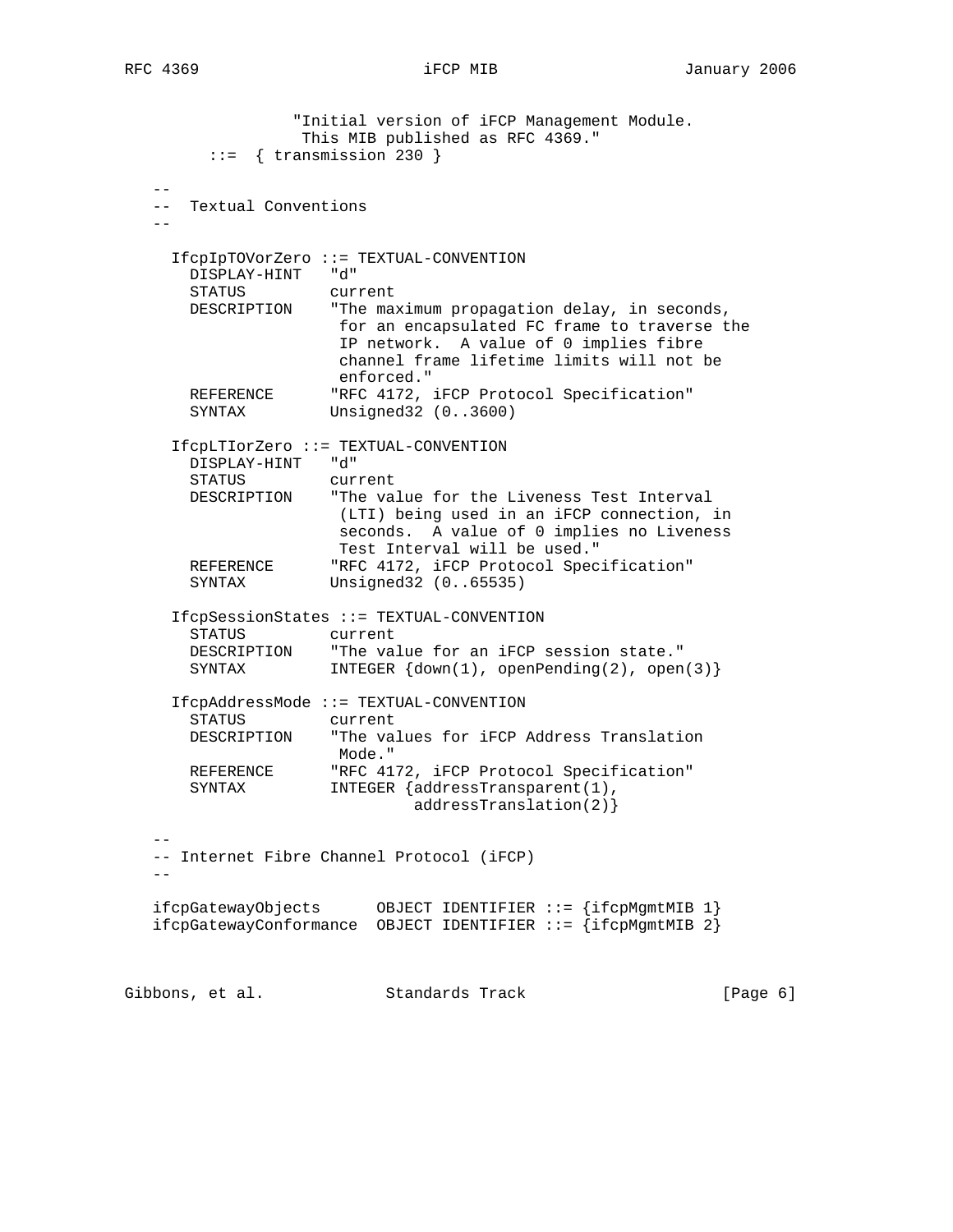-- -- Local iFCP Gateway Instance Information ================== - ifcpLclGatewayInfo OBJECT IDENTIFIER ::= {ifcpGatewayObjects 1} ifcpLclGtwyInstTable OBJECT-TYPE SYNTAX SEQUENCE OF IfcpLclGtwyInstEntry MAX-ACCESS not-accessible STATUS current DESCRIPTION "Information about all local iFCP Gateway instances that can be monitored and controlled. This table contains an entry for each local iFCP Gateway instance that is being managed." ::= {ifcpLclGatewayInfo 1} ifcpLclGtwyInstEntry OBJECT-TYPE SYNTAX IfcpLclGtwyInstEntry MAX-ACCESS not-accessible STATUS current DESCRIPTION "An entry in the local iFCP Gateway Instance table. Parameters and settings for the gateway are found here." INDEX { ifcpLclGtwyInstIndex } ::= {ifcpLclGtwyInstTable 1} IfcpLclGtwyInstEntry ::= SEQUENCE { ifcpLclGtwyInstIndex Unsigned32, ifcpLclGtwyInstPhyIndex PhysicalIndexOrZero, ifcpLclGtwyInstVersionMin Unsigned32, ifcpLclGtwyInstVersionMax Unsigned32, ifcpLclGtwyInstAddrTransMode IfcpAddressMode, ifcpLclGtwyInstFcBrdcstSupport TruthValue, ifcpLclGtwyInstDefaultIpTOV IfcpIpTOVorZero, ifcpLclGtwyInstDefaultLTInterval IfcpLTIorZero, ifcpLclGtwyInstDescr SnmpAdminString, ifcpLclGtwyInstNumActiveSessions Gauge32, ifcpLclGtwyInstStorageType StorageType } ifcpLclGtwyInstIndex OBJECT-TYPE SYNTAX Unsigned32 (1..2147483647) MAX-ACCESS not-accessible STATUS current DESCRIPTION "An arbitrary integer value to uniquely identify this iFCP Gateway from other local Gateway instances."

Gibbons, et al. Standards Track [Page 7]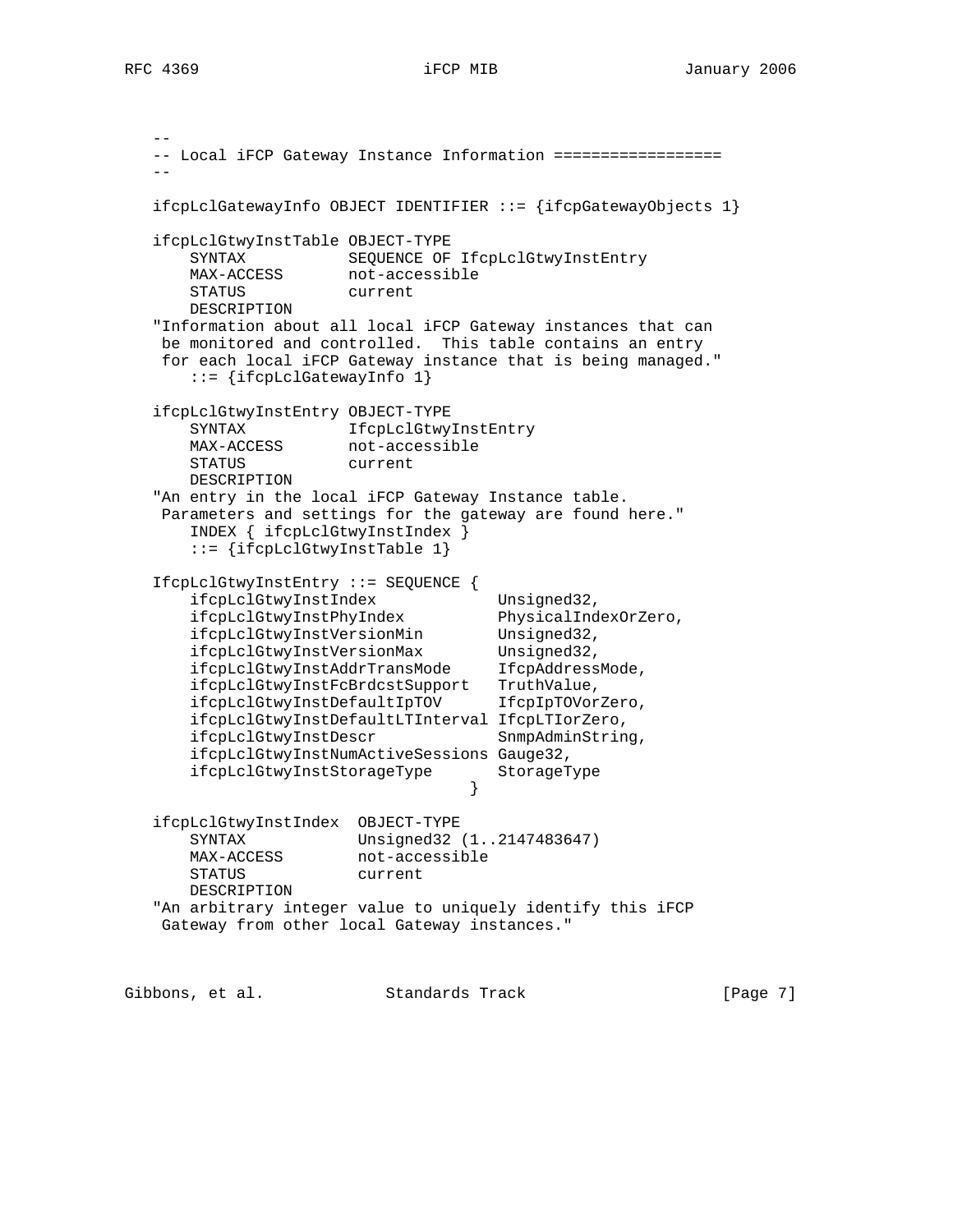::= {ifcpLclGtwyInstEntry 1} ifcpLclGtwyInstPhyIndex OBJECT-TYPE SYNTAX PhysicalIndexOrZero<br>MAX-ACCESS read-only MAX-ACCESS STATUS current DESCRIPTION "An index indicating the location of this local gateway within a larger entity, if one exists. If supported, this is the entPhysicalIndex from the Entity MIB (Version 3), for this iFCP Gateway. If not supported, or if not related to a physical entity, then the value of this object is 0." REFERENCE "Entity MIB (Version 3)" ::= {ifcpLclGtwyInstEntry 2} ifcpLclGtwyInstVersionMin OBJECT-TYPE SYNTAX Unsigned32 (0..255) MAX-ACCESS read-only STATUS current DESCRIPTION "The minimum iFCP protocol version supported by the local iFCP gateway instance." REFERENCE "RFC 4172, iFCP Protocol Specification" ::= {ifcpLclGtwyInstEntry 3} ifcpLclGtwyInstVersionMax OBJECT-TYPE SYNTAX Unsigned32 (0..255) MAX-ACCESS read-only STATUS current DESCRIPTION "The maximum iFCP protocol version supported by the local iFCP gateway instance." REFERENCE "RFC 4172, iFCP Protocol Specification" ::= {ifcpLclGtwyInstEntry 4} ifcpLclGtwyInstAddrTransMode OBJECT-TYPE SYNTAX IfcpAddressMode<br>
MAX-ACCESS read-write SINIAN<br>MAX-ACCESS STATUS current DESCRIPTION "The local iFCP gateway operating mode. Changing this value may cause existing sessions to be disrupted." REFERENCE "RFC 4172, iFCP Protocol Specification" DEFVAL { addressTranslation } ::= {ifcpLclGtwyInstEntry 5} ifcpLclGtwyInstFcBrdcstSupport OBJECT-TYPE SYNTAX TruthValue

Gibbons, et al. Standards Track [Page 8]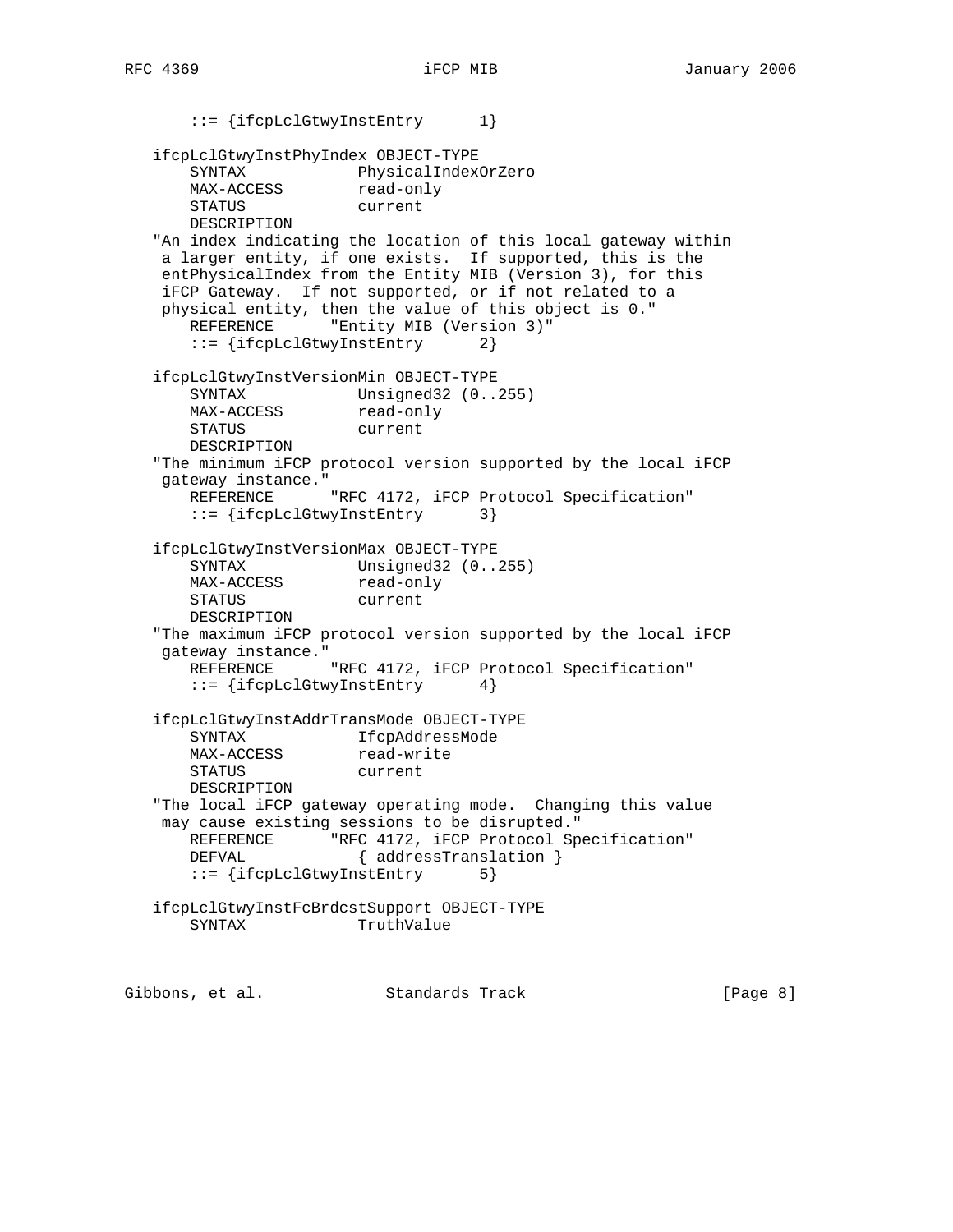MAX-ACCESS read-write STATUS current DESCRIPTION "Whether the local iFCP gateway supports FC Broadcast. Changing this value may cause existing sessions to be disrupted." "RFC 4172, iFCP Protocol Specification" DEFVAL { false } ::= {ifcpLclGtwyInstEntry 6} ifcpLclGtwyInstDefaultIpTOV OBJECT-TYPE SYNTAX IfcpIpTOVorZero MAX-ACCESS read-write SINIAA ---- L<br>MAX-ACCESS read-wr:<br>STATUS current DESCRIPTION "The default IP\_TOV used for iFCP sessions at this gateway. This is the default maximum propagation delay that will be used for an iFCP session. The value can be changed on a per-session basis. The valid range is 0 - 3600 seconds. A value of 0 implies that fibre channel frame lifetime limits will not be enforced." REFERENCE "RFC 4172, iFCP Protocol Specification" DEFVAL { 6 } ::= {ifcpLclGtwyInstEntry 7} ifcpLclGtwyInstDefaultLTInterval OBJECT-TYPE SYNTAX IfcpLTIorZero MAX-ACCESS read-write STATUS current DESCRIPTION "The default Liveness Test Interval (LTI), in seconds, used for iFCP sessions at this gateway. This is the default value for an iFCP session and can be changed on a per-session basis. The valid range is 0 - 65535 seconds. A value of 0 implies no Liveness Test Interval will be performed on a session." REFERENCE "RFC 4172, iFCP Protocol Specification" DEFVAL { 10 } ::= {ifcpLclGtwyInstEntry 8} ifcpLclGtwyInstDescr OBJECT-TYPE SYNTAX SnmpAdminString (SIZE (0..64)) MAX-ACCESS read-write STATUS current DESCRIPTION "A user-entered description for this iFCP Gateway."<br>DEFVAL  $\{$  ""  $\}$  $DEFVAL$ ::= {ifcpLclGtwyInstEntry 9}

Gibbons, et al. Standards Track [Page 9]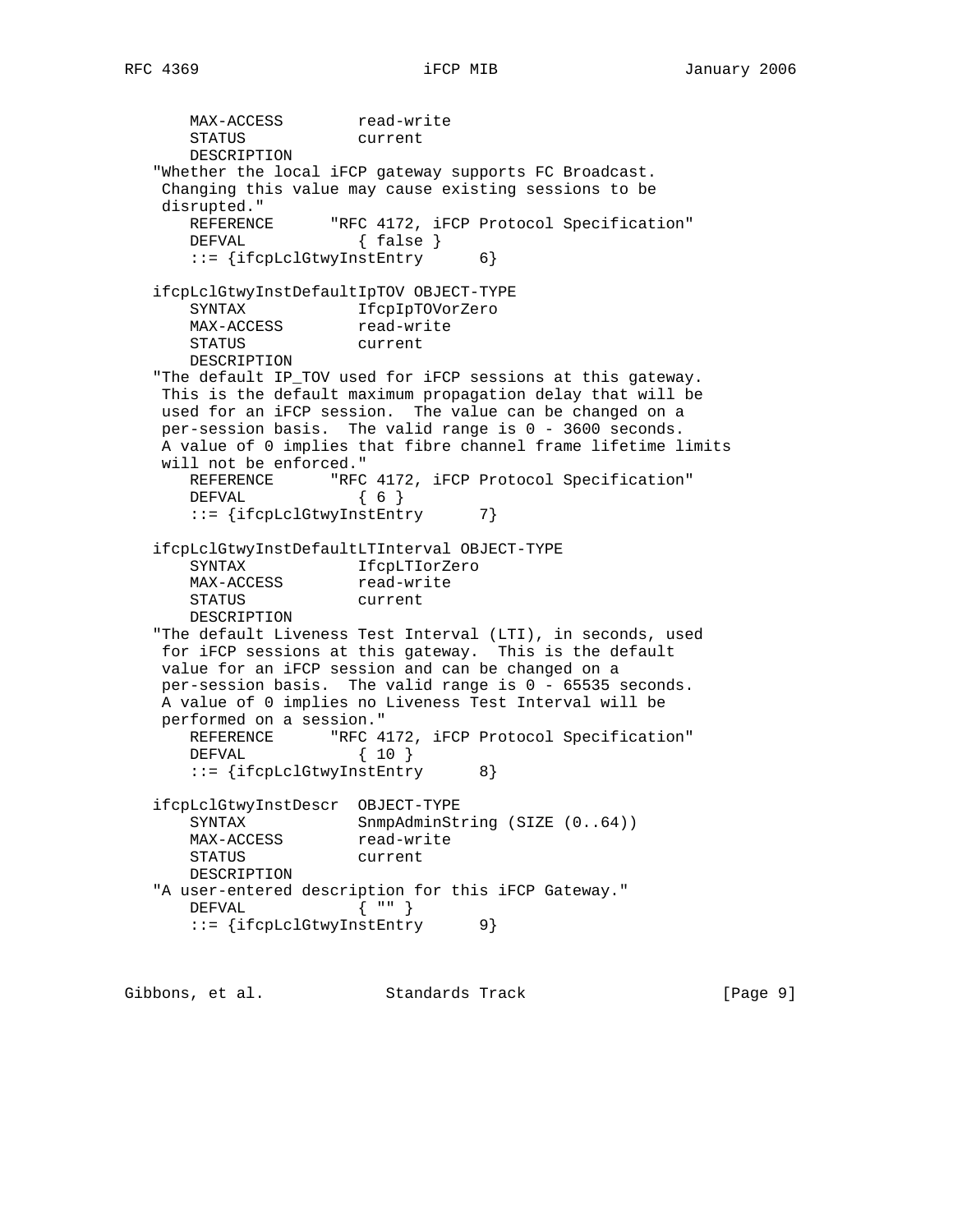ifcpLclGtwyInstNumActiveSessions OBJECT-TYPE SYNTAX Gauge32 (0..4294967295) MAX-ACCESS read-only STATUS current DESCRIPTION "The current total number of iFCP sessions in the open or open-pending state." ::= {ifcpLclGtwyInstEntry 10} ifcpLclGtwyInstStorageType OBJECT-TYPE SYNTAX StorageType<br>MAX-ACCESS read-only SINIAA<br>MAX-ACCESS STATUS current DESCRIPTION "The storage type for this row. Parameter values defined for a gateway are usually non-volatile, but may be volatile or permanent in some configurations. If permanent, then the following parameters must have read-write access: ifcpLclGtwyInstAddrTransMode, ifcpLclGtwyInstDefaultIpTOV, and ifcpLclGtwyInstDefaultLTInterval." DEFVAL { nonVolatile } ::= {ifcpLclGtwyInstEntry 11} -- -- iFCP N Port Session Information ============================  $$  ifcpNportSessionInfo OBJECT IDENTIFIER ::= {ifcpGatewayObjects 2} ifcpSessionAttributesTable OBJECT-TYPE SYNTAX SEOUENCE OF IfcpSessionAttributesEntry MAX-ACCESS not-accessible STATUS current DESCRIPTION "An iFCP session consists of the pair of N\_PORTs comprising the session endpoints joined by a single TCP/IP connection. This table provides information on each iFCP session currently using a local iFCP Gateway instance. iFCP sessions are created and removed by the iFCP Gateway instances, which are reflected in this table." ::= {ifcpNportSessionInfo 1} ifcpSessionAttributesEntry OBJECT-TYPE SYNTAX **Iffeld** Ifferment Ifferment Ifferment Ifferment Ifferment Ifferment Ifferment Ifferment Ifferment Ifferment Ifferment Ifferment Ifferment Ifferment Ifferment Ifferment Ifferment Ifferment Ifferment Ifferment Ifferm MAX-ACCESS not-accessible

Gibbons, et al. Standards Track [Page 10]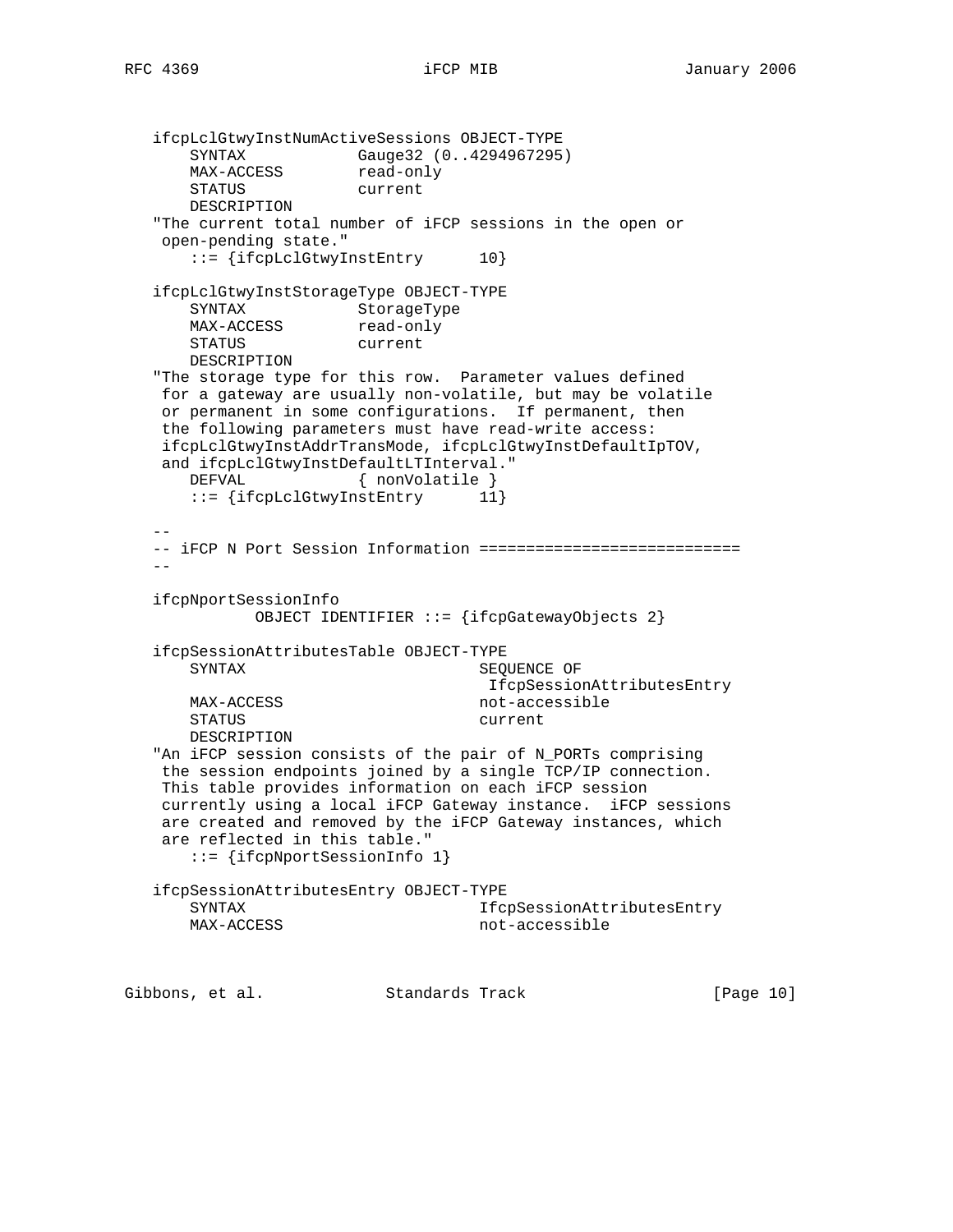STATUS current DESCRIPTION

 "Each entry contains information about one iFCP session consisting of a pair of N\_PORTs joined by a single TCP/IP connection. This table's INDEX includes ifcpLclGtwyInstIndex, which identifies the local iFCP Gateway instance that created the session for the entry.

 Soon after an entry is created in this table for an iFCP session, it will correspond to an entry in the tcpConnectionTable of the TCP-MIB (RFC 4022). The corresponding entry might represent a preexisting TCP connection, or it might be a newly-created entry. (Note that if IPv4 is being used, an entry in RFC 2012's tcpConnTable may also correspond.) The values of ifcpSessionLclPrtlAddrType and ifcpSessionRmtPrtlIfAddrType in this table and the values of tcpConnectionLocalAddressType and tcpConnectionRemAddressType used as INDEX values for the corresponding entry in the tcpConnectionTable should be the same; this makes it simpler to locate a session's TCP connection in the TCP-MIB. (Of course, all four values need to be 'ipv4' if there's a corresponding entry in the tcpConnTable.)

 If an entry is created in this table for a session, prior to knowing which local and/or remote port numbers will be used for the TCP connection, then ifcpSessionLclPrtlTcpPort and/or ifcpSessionRmtPrtlTcpPort have the value zero until such time as they can be updated to the port numbers (to be) used for the connection. (Thus, a port value of zero should not be used to locate a session's TCP connection in the TCP-MIB.)

 When the TCP connection terminates, the entry in the tcpConnectionTable and the entry in this table both get deleted (and, if applicable, so does the entry in the tcpConnTable)." INDEX { ifcpLclGtwyInstIndex, ifcpSessionIndex }

::= {ifcpSessionAttributesTable 1}

| IfcpSessionAttributesEntry ::= SEQUENCE          |
|--------------------------------------------------|
| Integer32,                                       |
| InterfaceIndexOrZero,                            |
| InetAddressType,                                 |
| InetAddress,                                     |
| InetPortNumber,                                  |
| FcNameIdOrZero,                                  |
| FcAddressIdOrZero,                               |
| FcNameIdOrZero,                                  |
| ifcpSessionRmtPrtlIfAddrType<br>InetAddressType, |
| InetAddress,                                     |
| InetPortNumber,                                  |
|                                                  |

Gibbons, et al. Standards Track [Page 11]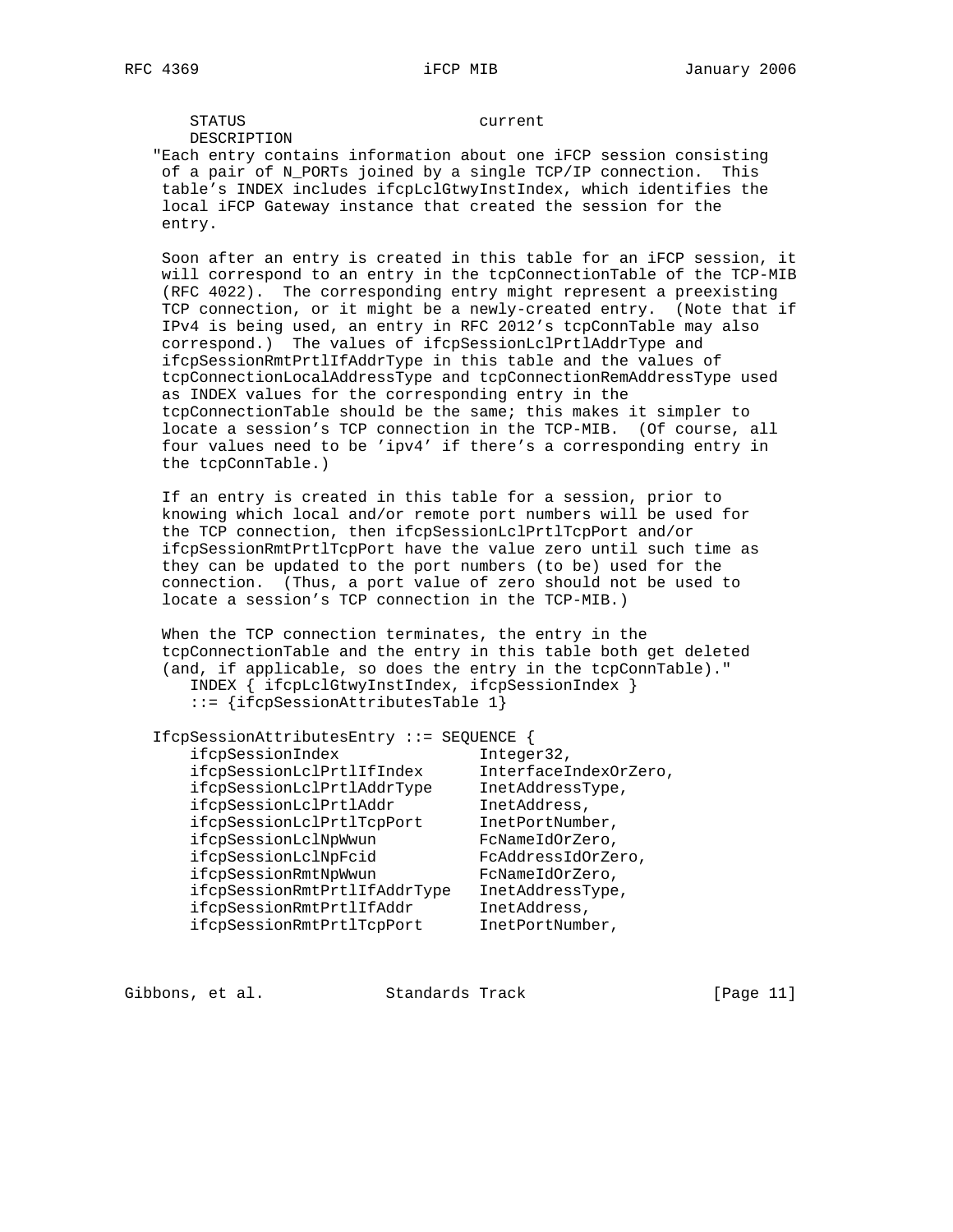ifcpSessionRmtNpFcid FcAddressIdOrZero, ifcpSessionRmtNpFcidAlias FcAddressIdOrZero, ifcpSessionIpTOV 1fcpIpTOVorZero, ifcpSessionLclLTIntvl IfcpLTIorZero, ifcpSessionRmtLTIntvl IfcpLTIorZero, ifcpSessionBound TruthValue, ifcpSessionStorageType StorageType } ifcpSessionIndex OBJECT-TYPE SYNTAX Integer32 (1..2147483647) MAX-ACCESS not-accessible STATUS current DESCRIPTION "The iFCP session index is a unique value used as an index to the table, along with a specific local iFCP Gateway instance. This index is used because the local N Port and remote N Port information would create an complex index that would be difficult to implement." ::= {ifcpSessionAttributesEntry 1} ifcpSessionLclPrtlIfIndex OBJECT-TYPE SYNTAX InterfaceIndexOrZero MAX-ACCESS read-only<br>STATUS current current DESCRIPTION "This is the interface index in the IF-MIB ifTable being used as the local portal in this session, as described in the IF-MIB. If the local portal is not associated with an entry in the ifTable, then the value is 0. The ifType of the interface will generally be a type that supports IP, but an implementation may support iFCP using other protocols. This object can be used to obtain additional information about the interface." REFERENCE "RFC 2863, The Interfaces Group MIB (IF-MIB)" ::= {ifcpSessionAttributesEntry 2} ifcpSessionLclPrtlAddrType OBJECT-TYPE SYNTAX InetAddressType MAX-ACCESS read-only STATUS current DESCRIPTION "The type of address in ifcpSessionLclIfAddr." ::= {ifcpSessionAttributesEntry 3} ifcpSessionLclPrtlAddr OBJECT-TYPE SYNTAX InetAddress MAX-ACCESS read-only

Gibbons, et al. Standards Track [Page 12]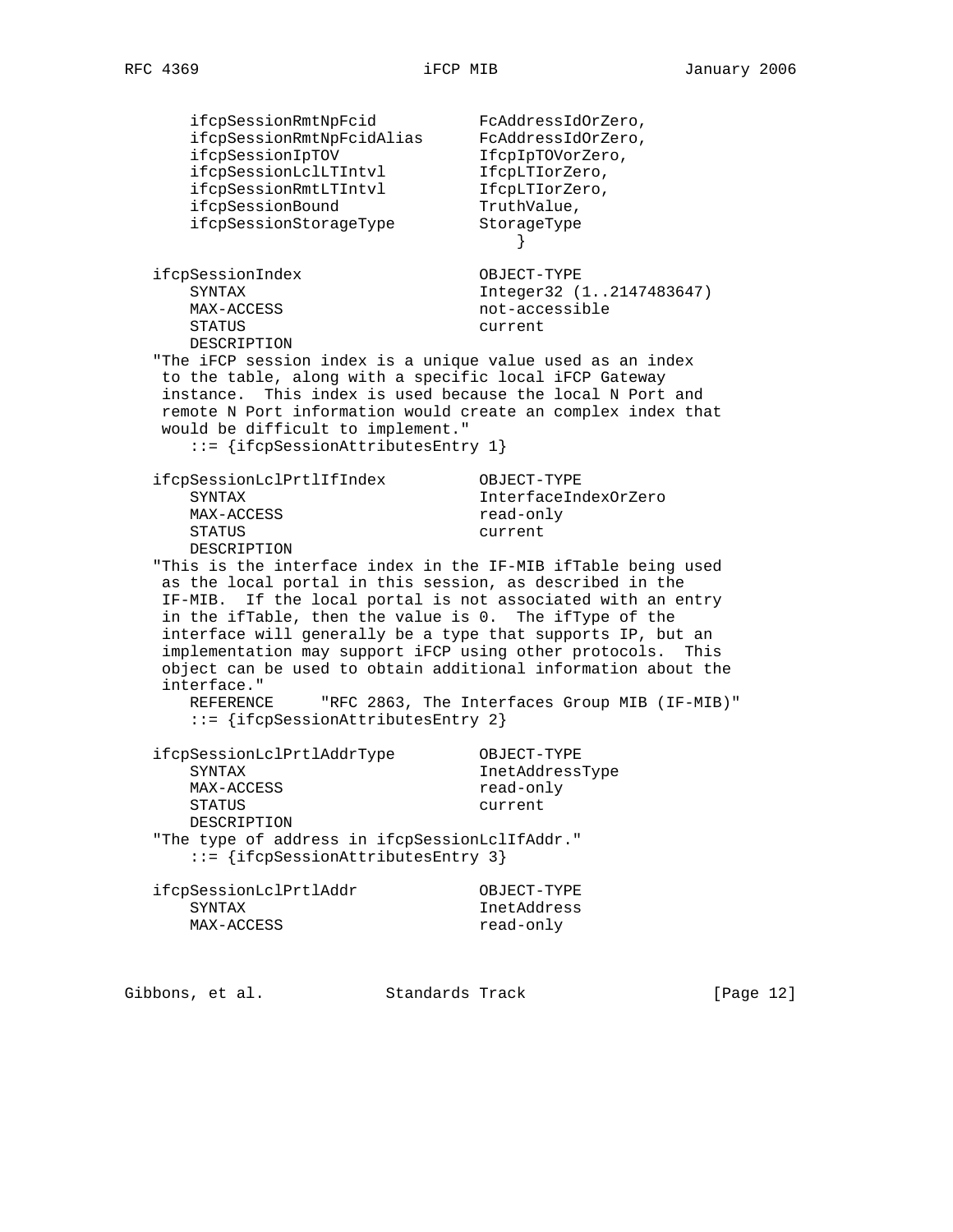STATUS current DESCRIPTION "This is the external IP address of the interface being used for the iFCP local portal in this session. The address type is defined in ifcpSessionLclPrtlAddrType. If the value is a DNS name, then the name is resolved once, during the initial session instantiation." ::= {ifcpSessionAttributesEntry 4} ifcpSessionLclPrtlTcpPort OBJECT-TYPE SYNTAX InetPortNumber MAX-ACCESS read-only STATUS current DESCRIPTION "This is the TCP port number that is being used for the iFCP local portal in this session. This is normally an ephemeral port number selected by the gateway. The value may be 0 during an initial setup period." ::= {ifcpSessionAttributesEntry 5} ifcpSessionLclNpWwun OBJECT-TYPE SYNTAX FCNameIdOrZero MAX-ACCESS read-only STATUS current DESCRIPTION "World Wide Unique Name of the local N Port. For an unbound session, this variable will be a zero-length string." REFERENCE "RFC 4172, iFCP Protocol Specification" DEFVAL { "" } ::= {ifcpSessionAttributesEntry 6} ifcpSessionLclNpFcid OBJECT-TYPE SYNTAX FcAddressIdOrZero MAX-ACCESS read-only STATUS current DESCRIPTION "Fibre Channel Identifier of the local N Port. For an unbound session, this variable will be a zero-length string." REFERENCE "RFC 4172, iFCP Protocol Specification" ::= {ifcpSessionAttributesEntry 7} ifcpSessionRmtNpWwun OBJECT-TYPE SYNTAX FcNameIdOrZero MAX-ACCESS read-only STATUS current DESCRIPTION "World Wide Unique Name of the remote N Port. For an unbound session, this variable will be a zero-length string."

Gibbons, et al. Standards Track [Page 13]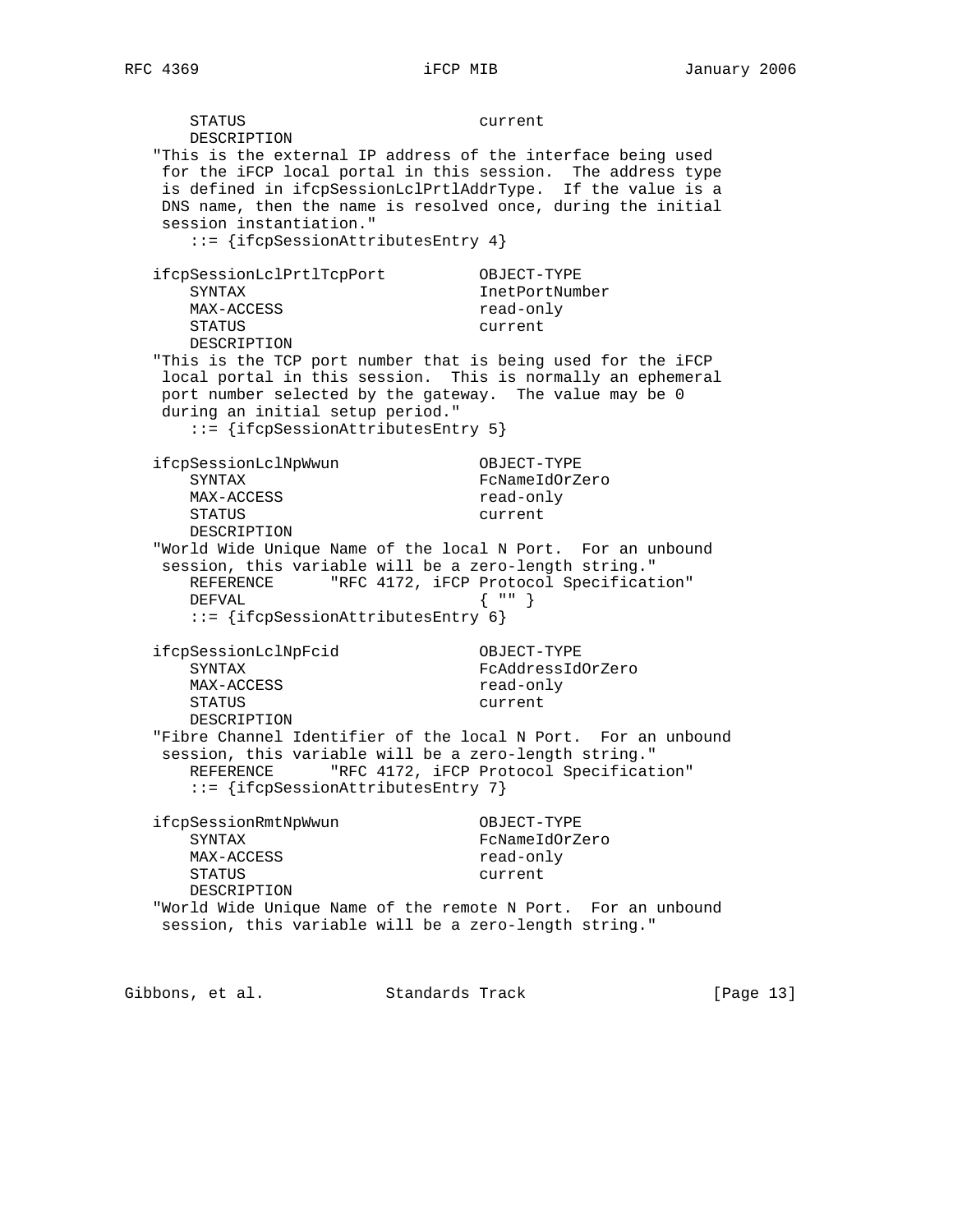REFERENCE "RFC 4172, iFCP Protocol Specification"<br>DEFVAL { "" }  $DEFVAL$  ::= {ifcpSessionAttributesEntry 8} ifcpSessionRmtPrtlIfAddrType OBJECT-TYPE SYNTAX InetAddressType MAX-ACCESS read-only STATUS current DESCRIPTION "The type of address in ifcpSessionRmtPrtlIfAddr." ::= {ifcpSessionAttributesEntry 9} ifcpSessionRmtPrtlIfAddr OBJECT-TYPE SYNTAX InetAddress MAX-ACCESS read-only STATUS current DESCRIPTION "This is the remote gateway IP address being used for the portal on the remote iFCP gateway. The address type is defined in ifcpSessionRmtPrtlIfAddrType. If the value is a DNS name, then the name is resolved once, during the initial session instantiation." ::= {ifcpSessionAttributesEntry 10} ifcpSessionRmtPrtlTcpPort OBJECT-TYPE SYNTAX InetPortNumber MAX-ACCESS read-only STATUS current DESCRIPTION "This is the TCP port number being used for the portal on the remote iFCP gateway. Generally, this will be the iFCP canonical port. The value may be 0 during an initial setup period." DEFVAL { 3420 } ::= {ifcpSessionAttributesEntry 11} ifcpSessionRmtNpFcid OBJECT-TYPE SYNTAX FcAddressIdOrZero MAX-ACCESS read-only STATUS current DESCRIPTION

 "Fibre Channel Identifier of the remote N Port. For an unbound session, this variable will be a zero-length string." REFERENCE "RFC 4172, iFCP Protocol Specification" ::= {ifcpSessionAttributesEntry 12}

| ifcpSessionRmtNpFcidAlias | OBJECT-TYPE       |
|---------------------------|-------------------|
| SYNTAX                    | FcAddressIdOrZero |

Gibbons, et al. Standards Track [Page 14]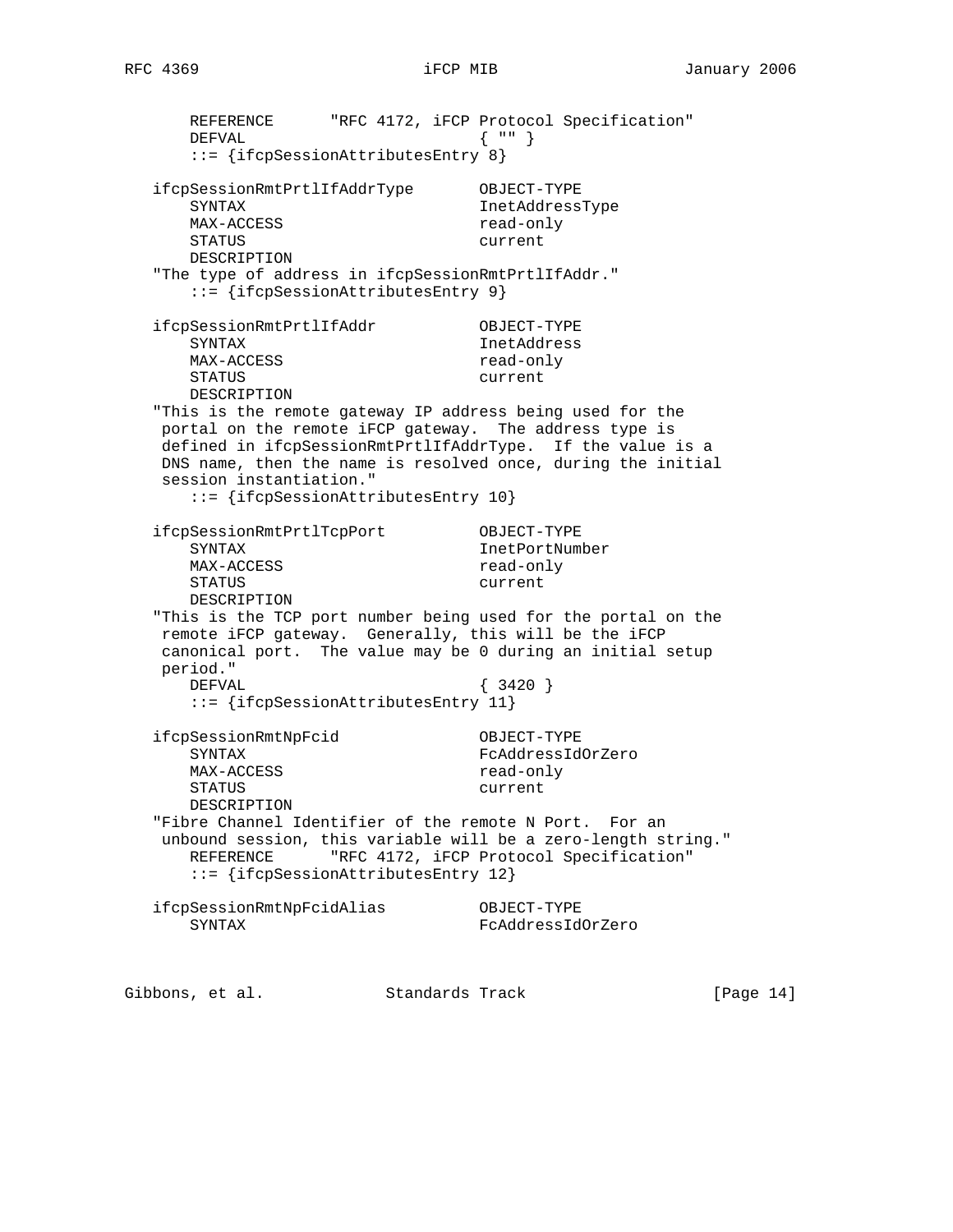MAX-ACCESS read-only STATUS current DESCRIPTION "Fibre Channel Identifier Alias assigned by the local gateway for the remote N Port. For an unbound session, this variable will be a zero-length string." REFERENCE "RFC 4172, iFCP Protocol Specification" ::= {ifcpSessionAttributesEntry 13} ifcpSessionIpTOV OBJECT-TYPE SYNTAX IfcpIpTOVorZero MAX-ACCESS read-write STATUS current DESCRIPTION "The IP\_TOV being used for this iFCP session. This is the maximum propagation delay that will be used for the iFCP session. The value can be changed on a per-session basis and initially defaults to ifcpLclGtwyInstDefaultIpTOV for the local gateway instance. The valid range is 0 - 3600 seconds. A value of 0 implies fibre channel frame lifetime limits will not be enforced." REFERENCE "RFC 4172, iFCP Protocol Specification" ::= {ifcpSessionAttributesEntry 14} ifcpSessionLclLTIntvl OBJECT-TYPE SYNTAX IfcpLTIorZero MAX-ACCESS read-only STATUS current DESCRIPTION "The Liveness Test Interval (LTI) used for this iFCP session. The value can be changed on a per-session basis and initially defaults to ifcpLclGtwyInstDefaultLTInterval for the local gateway instance. The valid range is 0 - 65535 seconds. A value of 0 implies that the gateway will not originate Liveness Test messages for the session." REFERENCE "RFC 4172, iFCP Protocol Specification" ::= {ifcpSessionAttributesEntry 15} ifcpSessionRmtLTIntvl OBJECT-TYPE SYNTAX IfcpLTIorZero MAX-ACCESS read-only STATUS current DESCRIPTION "The Liveness Test Interval (LTI) as requested by the remote gateway instance to use for this iFCP session. This value may change over the life of the session. The valid range is 0 - 65535 seconds. A value of 0 implies that the remote gateway has not been requested to originate Liveness Test messages for

Gibbons, et al. Standards Track [Page 15]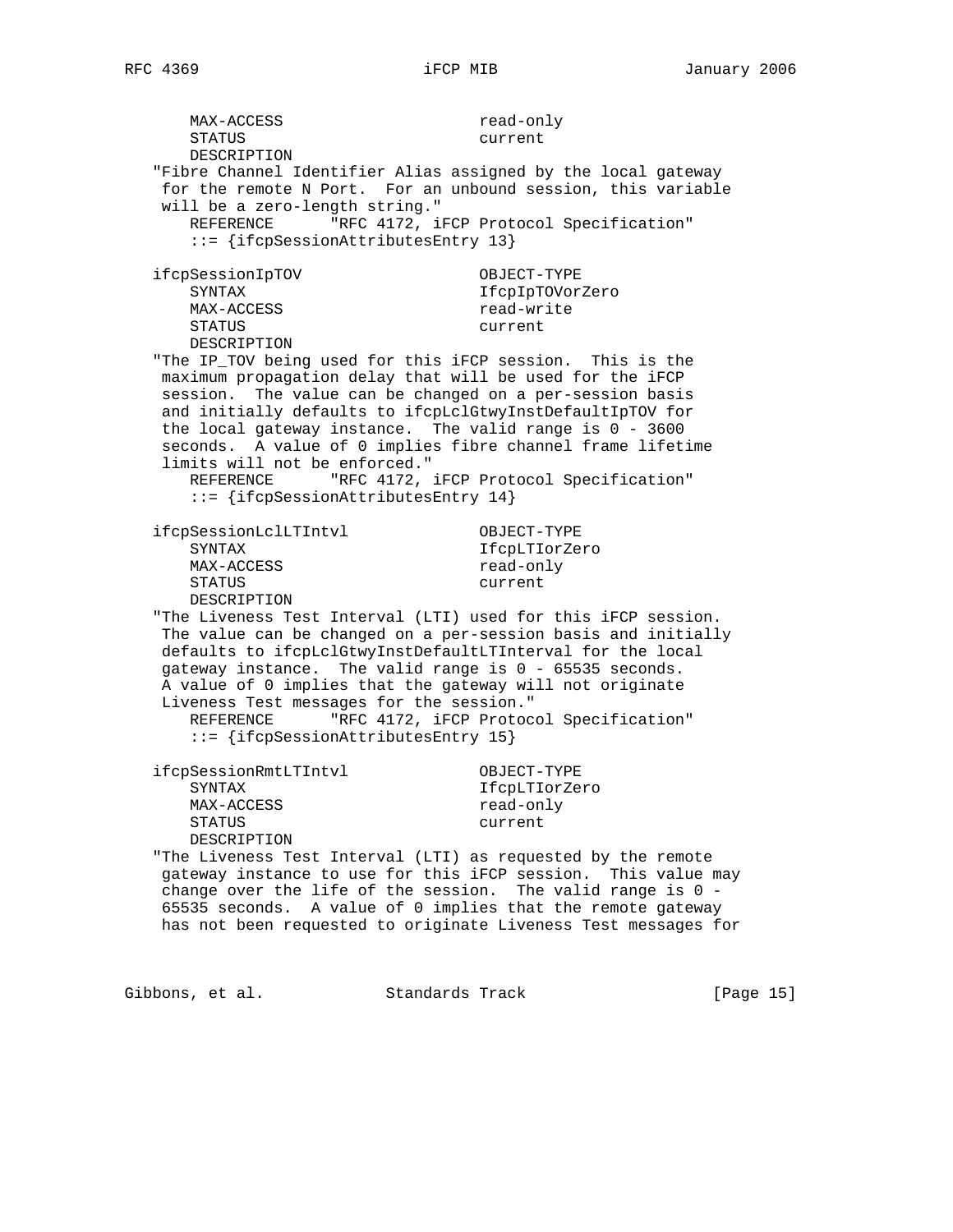the session." REFERENCE "RFC 4172, iFCP Protocol Specification" ::= {ifcpSessionAttributesEntry 16} ifcpSessionBound OBJECT-TYPE SYNTAX TruthValue<br>MAX-ACCESS and the manufacturer of the manufacturer of the manufacturer of the manufacturer of the manufacture MAX-ACCESS STATUS current DESCRIPTION "This value indicates whether this session is bound to a specific local and remote N Port. Sessions by default are unbound and ready for future assignment to a local and remote N Port." REFERENCE "RFC 4172, iFCP Protocol Specification" ::= {ifcpSessionAttributesEntry 17} ifcpSessionStorageType OBJECT-TYPE SYNTAX StorageType MAX-ACCESS read-only STATUS current DESCRIPTION "The storage type for this row. Parameter values defined for a session are usually non-volatile, but may be volatile or permanent in some configurations. If permanent, then ifcpSessionIpTOV must have read-write access." DEFVAL { nonVolatile } ::= {ifcpSessionAttributesEntry 18} -- -- Local iFCP Gateway Instance Session Statistics =============  $-$  ifcpSessionStatsTable OBJECT-TYPE SYNTAX SEQUENCE OF IfcpSessionStatsEntry MAX-ACCESS not-accessible STATUS current DESCRIPTION "This table provides statistics on an iFCP session." ::= {ifcpNportSessionInfo 2} ifcpSessionStatsEntry OBJECT-TYPE SYNTAX **IfcpSessionStatsEntry** MAX-ACCESS not-accessible STATUS current DESCRIPTION "Provides iFCP-specific statistics per session." AUGMENTS {ifcpSessionAttributesEntry}

Gibbons, et al. Standards Track [Page 16]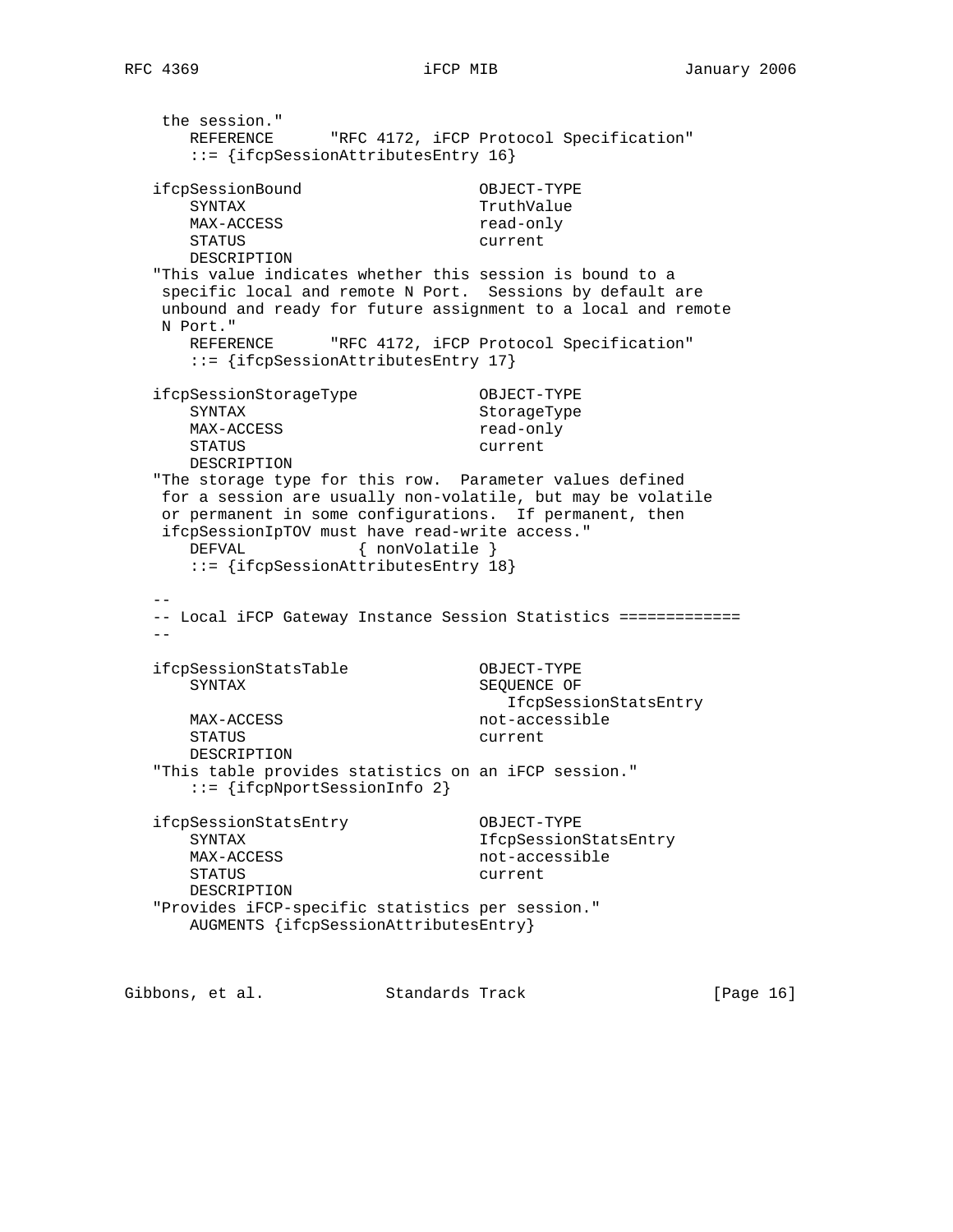::= {ifcpSessionStatsTable 1} IfcpSessionStatsEntry ::= SEQUENCE { ifcpSessionState 1fcpSessionStates, ifcpSessionDuration Unsigned32, ifcpSessionTxOctets ZeroBasedCounter64, ifcpSessionRxOctets ZeroBasedCounter64, ifcpSessionTxFrames ZeroBasedCounter64, ifcpSessionRxFrames  $ZeroBasedCounter64,$ ifcpSessionStaleFrames ZeroBasedCounter64, ifcpSessionHeaderCRCErrors ZeroBasedCounter64, ifcpSessionFcPayloadCRCErrors ZeroBasedCounter64, ifcpSessionOtherErrors ZeroBasedCounter64, ifcpSessionDiscontinuityTime TimeStamp } ifcpSessionState OBJECT-TYPE SYNTAX IfcpSessionStates MAX-ACCESS read-only STATUS current DESCRIPTION "The current session operating state." ::= {ifcpSessionStatsEntry 1} ifcpSessionDuration OBJECT-TYPE SYNTAX Unsigned32 (0..4294967295) MAX-ACCESS read-only STATUS current DESCRIPTION "This indicates, in seconds, how long the iFCP session has been in an open or open-pending state. When a session is down, the value is reset to 0." ::= {ifcpSessionStatsEntry 2} ifcpSessionTxOctets OBJECT-TYPE SYNTAX 2eroBasedCounter64 MAX-ACCESS read-only STATUS current DESCRIPTION "The total number of octets transmitted by the iFCP gateway for this session. Discontinuities in the value of this counter can occur at reinitialization of the management system, and at other times as indicated by the value of ifcpSessionDiscontinuityTime." ::= {ifcpSessionStatsEntry 3} ifcpSessionRxOctets OBJECT-TYPE SYNTAX ZeroBasedCounter64

Gibbons, et al. Standards Track [Page 17]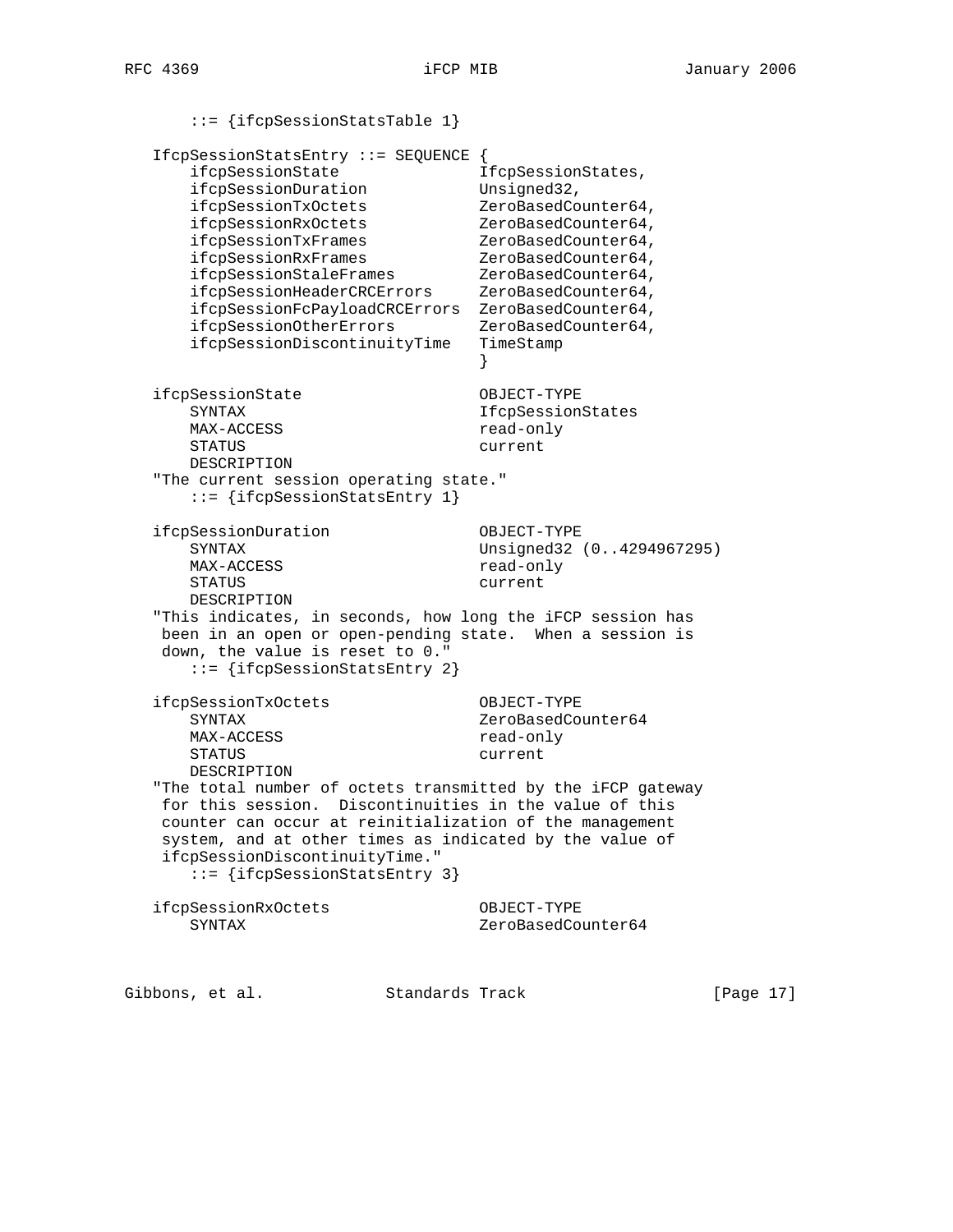MAX-ACCESS read-only STATUS current DESCRIPTION "The total number of octets received by the iFCP gateway for this session. Discontinuities in the value of this counter can occur at reinitialization of the management system, and at other times as indicated by the value of ifcpSessionDiscontinuityTime." ::= {ifcpSessionStatsEntry 4} ifcpSessionTxFrames OBJECT-TYPE SYNTAX 2eroBasedCounter64 MAX-ACCESS read-only STATUS current DESCRIPTION "The total number of iFCP frames transmitted by the gateway for this session. Discontinuities in the value of this counter can occur at reinitialization of the management system, and at other times as indicated by the value of ifcpSessionDiscontinuityTime." ::= {ifcpSessionStatsEntry 5} ifcpSessionRxFrames OBJECT-TYPE SYNTAX ZeroBasedCounter64 MAX-ACCESS read-only STATUS current DESCRIPTION "The total number of iFCP frames received by the gateway for this session. Discontinuities in the value of this counter can occur at reinitialization of the management system, and at other times as indicated by the value of ifcpSessionDiscontinuityTime." ::= {ifcpSessionStatsEntry 6} ifcpSessionStaleFrames OBJECT-TYPE SYNTAX 2eroBasedCounter64 MAX-ACCESS read-only STATUS current DESCRIPTION "The total number of received iFCP frames that were stale and discarded by the gateway for this session. Discontinuities in the value of this counter can occur at reinitialization of the management system, and at other times as indicated by the value of ifcpSessionDiscontinuityTime." ::= {ifcpSessionStatsEntry 7} ifcpSessionHeaderCRCErrors OBJECT-TYPE SYNTAX ZeroBasedCounter64

Gibbons, et al. Standards Track [Page 18]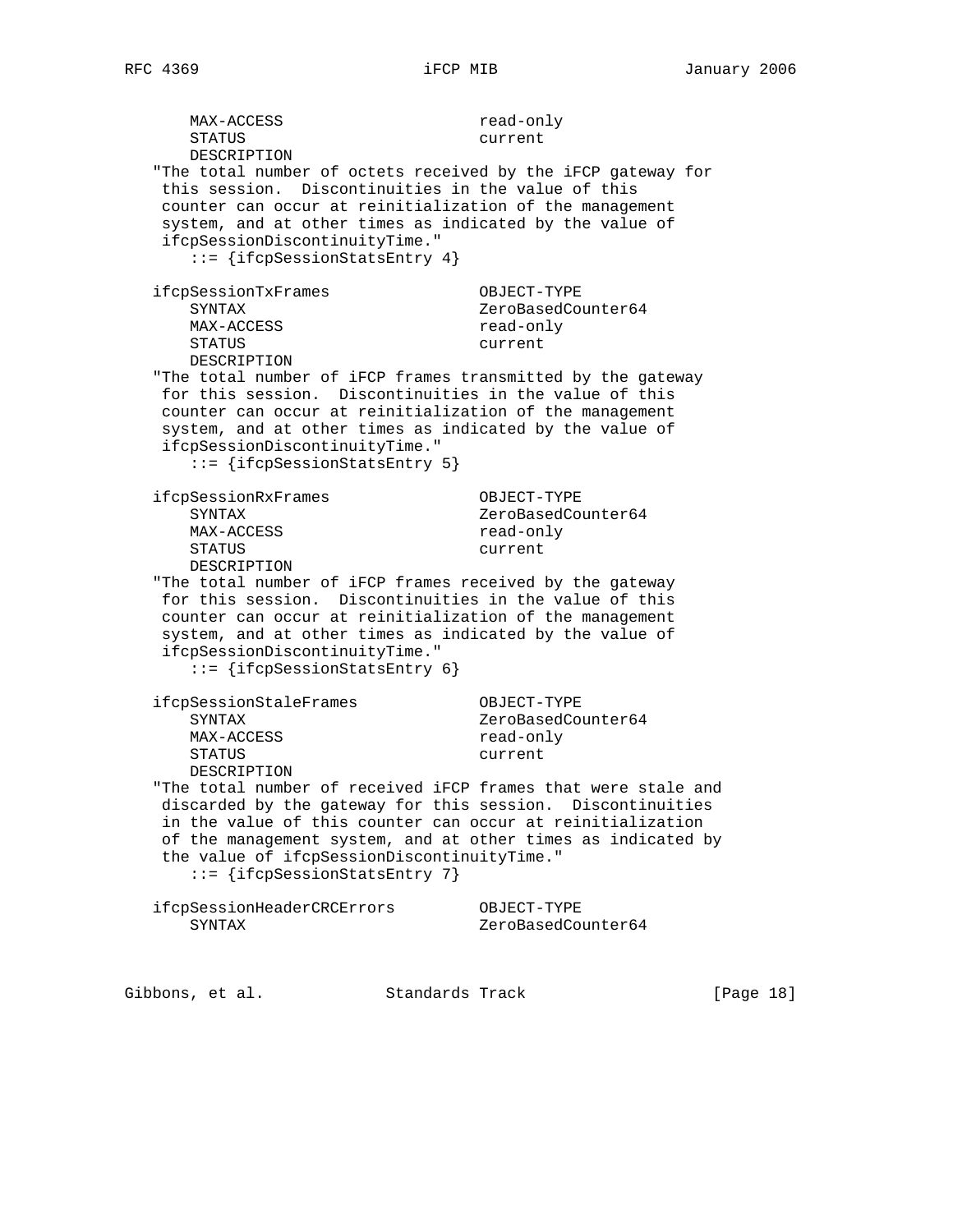MAX-ACCESS read-only STATUS current DESCRIPTION "The total number of CRC errors that occurred in the frame header, detected by the gateway for this session. Usually, a single Header CRC error is sufficient to terminate an iFCP session. Discontinuities in the value of this counter can occur at reinitialization of the management system, and at other times as indicated by the value of ifcpSessionDiscontinuityTime." ::= {ifcpSessionStatsEntry 8} ifcpSessionFcPayloadCRCErrors OBJECT-TYPE SYNTAX ZeroBasedCounter64 MAX-ACCESS read-only STATUS current DESCRIPTION "The total number of CRC errors that occurred in the Fibre Channel frame payload, detected by the gateway for this session. Discontinuities in the value of this counter can occur at reinitialization of the management system, and at other times as indicated by the value of ifcpSessionDiscontinuityTime." ::= {ifcpSessionStatsEntry 9} ifcpSessionOtherErrors OBJECT-TYPE SYNTAX 2eroBasedCounter64 MAX-ACCESS read-only STATUS current DESCRIPTION "The total number of errors, other than errors explicitly measured, detected by the gateway for this session. Discontinuities in the value of this counter can occur at reinitialization of the management system, and at other times as indicated by the value of ifcpSessionDiscontinuityTime." ::= {ifcpSessionStatsEntry 10} ifcpSessionDiscontinuityTime OBJECT-TYPE TimeStamp MAX-ACCESS read-only STATUS current DESCRIPTION "The value of sysUpTime on the most recent occasion at which any one (or more) of the ifcpSessionStatsTable counters suffered a discontinuity. The relevant counters are the specific Counter64-based instances associated with the ifcpSessionStatsTable: ifcpSessionTxOctets,

Gibbons, et al. Standards Track [Page 19]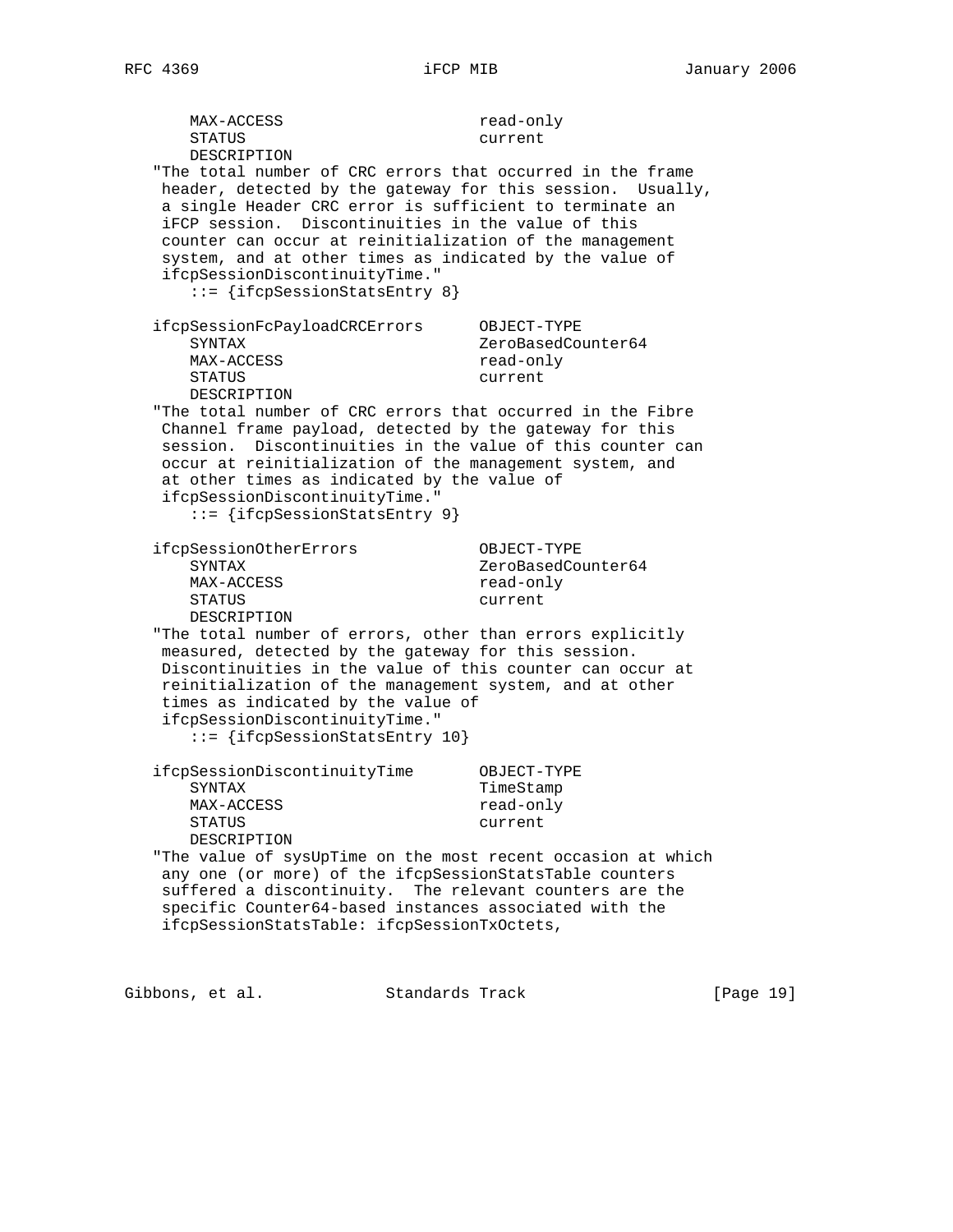ifcpSessionRxOctets, ifcpSessionTxFrames, ifcpSessionRxFrames, ifcpSessionStaleFrames, ifcpSessionHeaderCRCErrors, ifcpSessionFcPayloadCRCErrors, and ifcpSessionOtherErrors. If no such discontinuities have occurred since the last reinitialization of the local management subsystem, then this object contains a zero value." ::= {ifcpSessionStatsEntry 11}  $-$  -- Low Capacity Statistics - ifcpSessionLcStatsTable OBJECT-TYPE SYNTAX SEQUENCE OF IfcpSessionLcStatsEntry MAX-ACCESS not-accessible STATUS current DESCRIPTION "This table provides low capacity statistics for an iFCP session. These are provided for backward compatibility with systems that do not support Counter64-based objects. At 1-Gbps rates, a Counter32-based object can wrap as often as every 34 seconds. Counter32-based objects can be sufficient for many situations. However, when possible, it is recommended to use the high capacity statistics in ifcpSessionStatsTable based on Counter64 objects." ::= {ifcpNportSessionInfo 3} ifcpSessionLcStatsEntry OBJECT-TYPE SYNTAX IfcpSessionLcStatsEntry MAX-ACCESS not-accessible STATUS current DESCRIPTION "Provides iFCP-specific statistics per session." AUGMENTS {ifcpSessionAttributesEntry} ::= {ifcpSessionLcStatsTable 1} IfcpSessionLcStatsEntry ::= SEQUENCE { ifcpSessionLcTxOctets ZeroBasedCounter32, ifcpSessionLcRxOctets ZeroBasedCounter32, ifcpSessionLcTxFrames ZeroBasedCounter32, ifcpSessionLcRxFrames ZeroBasedCounter32, ifcpSessionLcStaleFrames ZeroBasedCounter32, ifcpSessionLcHeaderCRCErrors ZeroBasedCounter32, ifcpSessionLcFcPayloadCRCErrors ZeroBasedCounter32, ifcpSessionLcOtherErrors ZeroBasedCounter32 }

Gibbons, et al. Standards Track [Page 20]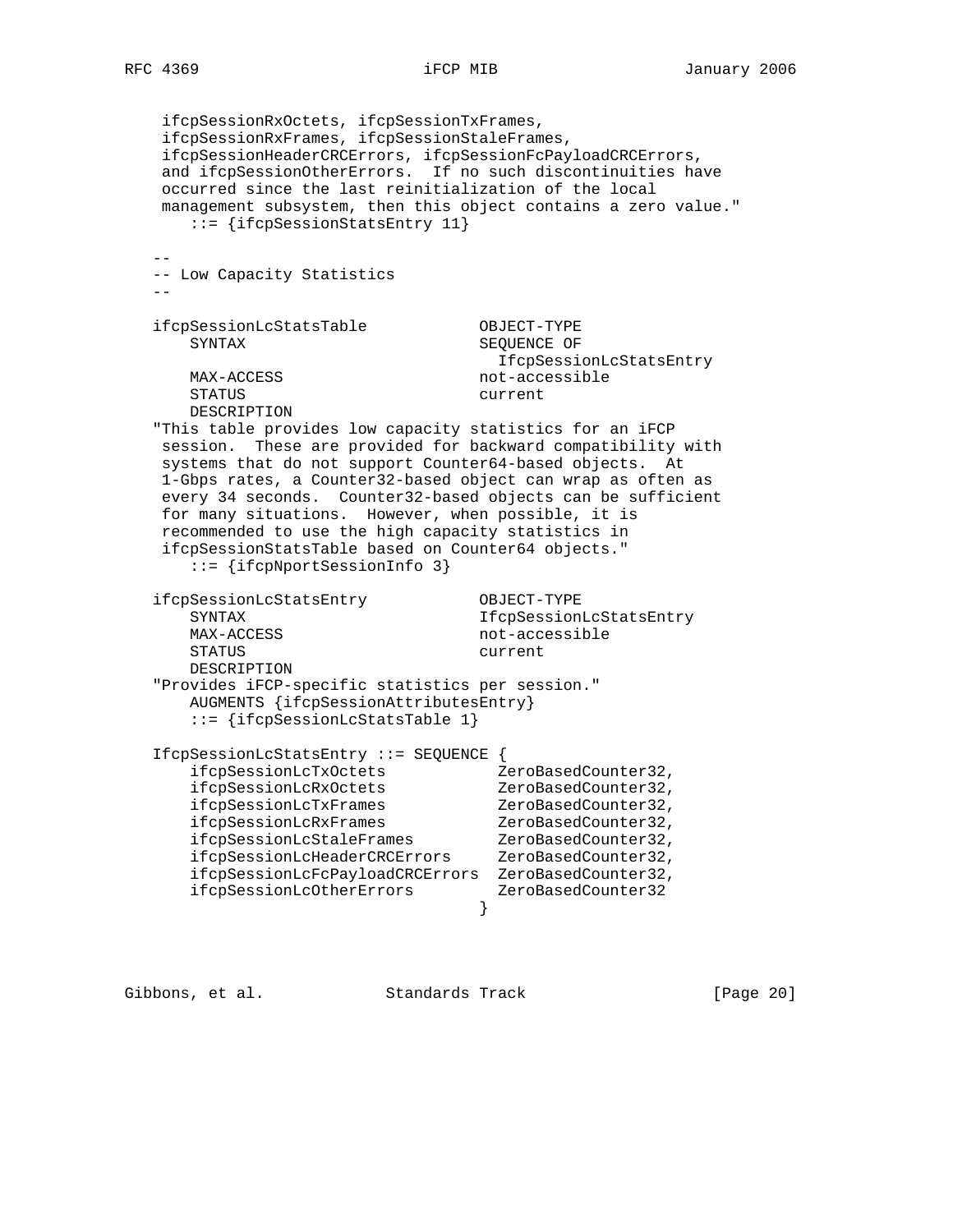ifcpSessionLcTxOctets OBJECT-TYPE SYNTAX 2eroBasedCounter32 MAX-ACCESS read-only STATUS current DESCRIPTION "The total number of octets transmitted by the iFCP gateway for this session." ::= {ifcpSessionLcStatsEntry 1} ifcpSessionLcRxOctets OBJECT-TYPE SYNTAX 2eroBasedCounter32 MAX-ACCESS read-only STATUS current DESCRIPTION "The total number of octets received by the iFCP gateway for this session." ::= {ifcpSessionLcStatsEntry 2} ifcpSessionLcTxFrames OBJECT-TYPE SYNTAX ZeroBasedCounter32 MAX-ACCESS read-only STATUS current DESCRIPTION "The total number of iFCP frames transmitted by the gateway for this session." ::= {ifcpSessionLcStatsEntry 3} ifcpSessionLcRxFrames OBJECT-TYPE SYNTAX 2eroBasedCounter32 MAX-ACCESS read-only STATUS current DESCRIPTION "The total number of iFCP frames received by the gateway for this session." ::= {ifcpSessionLcStatsEntry 4} ifcpSessionLcStaleFrames OBJECT-TYPE SYNTAX ZeroBasedCounter32 MAX-ACCESS read-only STATUS current DESCRIPTION "The total number of received iFCP frames that were stale and discarded by the gateway for this session." ::= {ifcpSessionLcStatsEntry 5} ifcpSessionLcHeaderCRCErrors OBJECT-TYPE SYNTAX 2eroBasedCounter32 MAX-ACCESS read-only

Gibbons, et al. Standards Track [Page 21]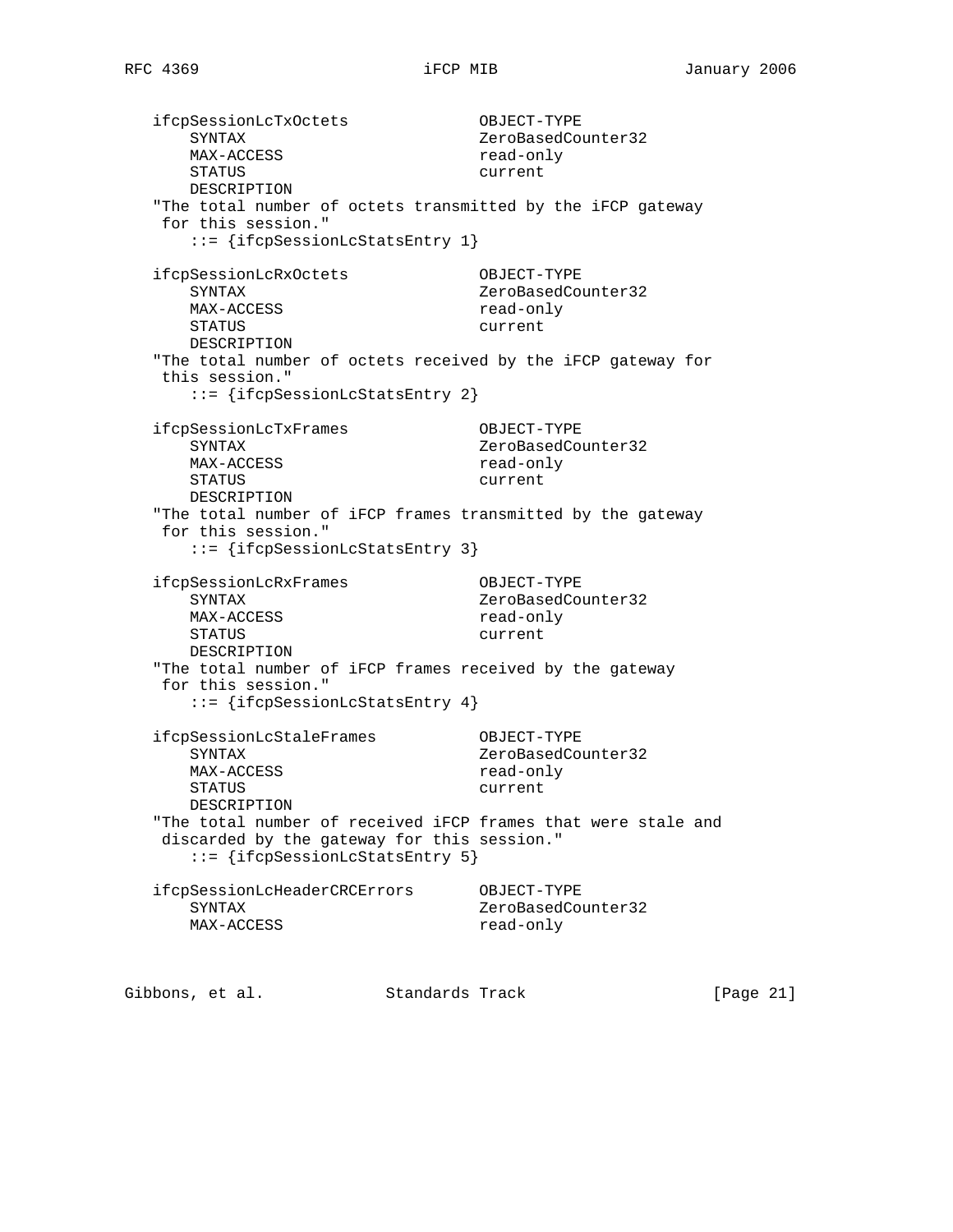STATUS current DESCRIPTION "The total number of CRC errors that occurred in the frame header, detected by the gateway for this session. Usually, a single Header CRC error is sufficient to terminate an iFCP session." ::= {ifcpSessionLcStatsEntry 6} ifcpSessionLcFcPayloadCRCErrors OBJECT-TYPE SYNTAX ZeroBasedCounter32 MAX-ACCESS STATUS current DESCRIPTION "The total number of CRC errors that occurred in the Fibre Channel frame payload, detected by the gateway for this session." ::= {ifcpSessionLcStatsEntry 7} ifcpSessionLcOtherErrors OBJECT-TYPE SYNTAX ZeroBasedCounter32 MAX-ACCESS read-only STATUS current DESCRIPTION "The total number of errors, other than errors explicitly measured, detected by the gateway for this session." ::= {ifcpSessionLcStatsEntry 8} --========================================================== ifcpCompliances OBJECT IDENTIFIER ::= {ifcpGatewayConformance 1} ifcpGatewayCompliance MODULE-COMPLIANCE STATUS current DESCRIPTION "Implementation requirements for iFCP MIB compliance." MODULE -- this module MANDATORY-GROUPS { ifcpLclGatewayGroup, ifcpLclGatewaySessionGroup, ifcpLclGatewaySessionStatsGroup, ifcpLclGatewaySessionLcStatsGroup } OBJECT ifcpSessionLclPrtlAddrType SYNTAX InetAddressType { ipv4(1), ipv6(2) } DESCRIPTION "Support is only required for global IPv4

Gibbons, et al. Standards Track [Page 22]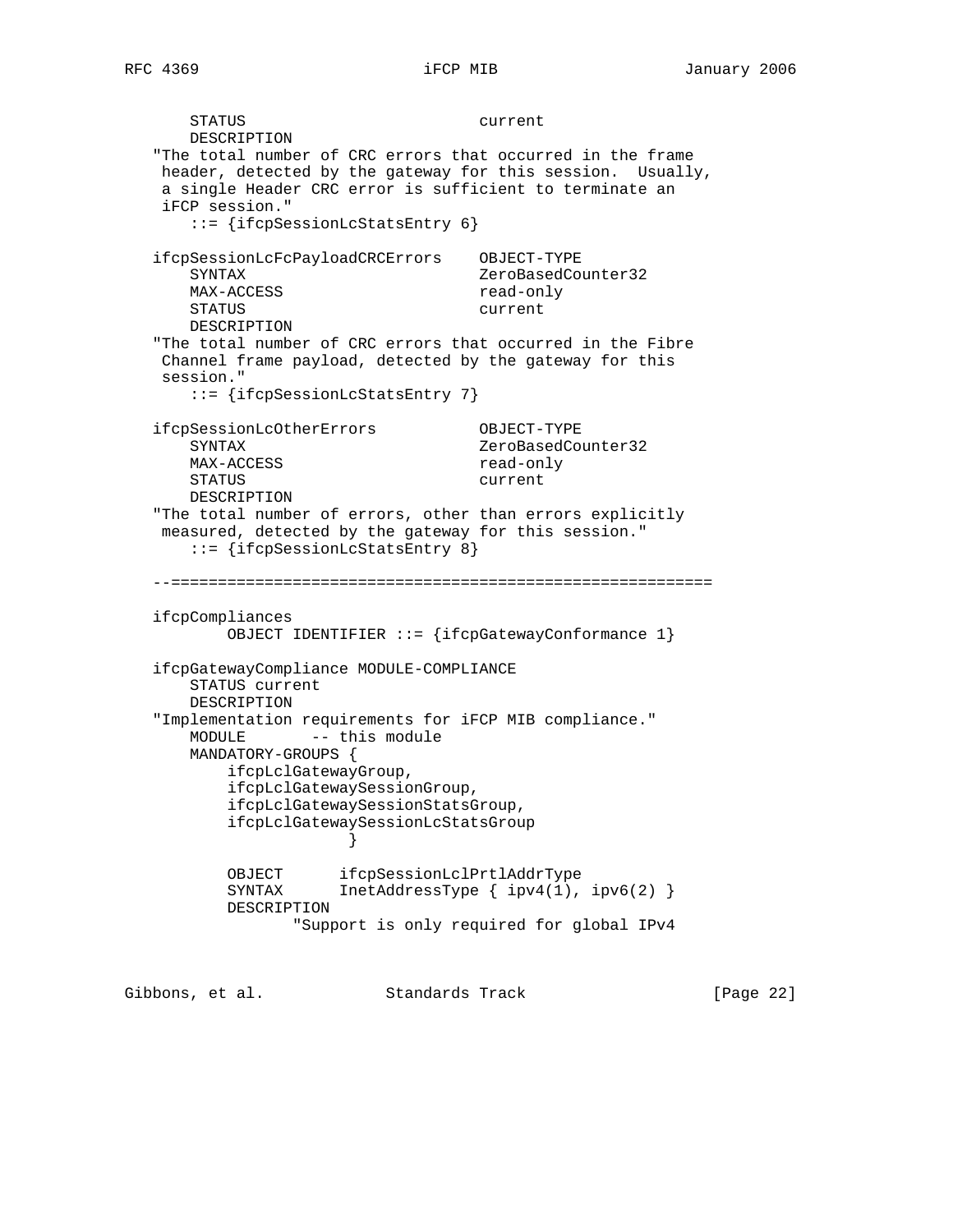and IPv6 address types." OBJECT ifcpSessionRmtPrtlIfAddrType SYNTAX InetAddressType { ipv4(1), ipv6(2) } DESCRIPTION "Support is only required for global IPv4 and IPv6 address types." ::= {ifcpCompliances 1} ifcpGroups OBJECT IDENTIFIER ::= {ifcpGatewayConformance 2} ifcpLclGatewayGroup OBJECT-GROUP OBJECTS { ifcpLclGtwyInstPhyIndex, ifcpLclGtwyInstVersionMin, ifcpLclGtwyInstVersionMax, ifcpLclGtwyInstAddrTransMode, ifcpLclGtwyInstFcBrdcstSupport, ifcpLclGtwyInstDefaultIpTOV, ifcpLclGtwyInstDefaultLTInterval, ifcpLclGtwyInstDescr, ifcpLclGtwyInstNumActiveSessions, ifcpLclGtwyInstStorageType } STATUS current DESCRIPTION "iFCP local device info group. This group provides information about each gateway."  $::=$  {ifcpGroups 1} ifcpLclGatewaySessionGroup OBJECT-GROUP OBJECTS { ifcpSessionLclPrtlIfIndex, ifcpSessionLclPrtlAddrType, ifcpSessionLclPrtlAddr, ifcpSessionLclPrtlTcpPort, ifcpSessionLclNpWwun, ifcpSessionLclNpFcid, ifcpSessionRmtNpWwun, ifcpSessionRmtPrtlIfAddrType, ifcpSessionRmtPrtlIfAddr, ifcpSessionRmtPrtlTcpPort, ifcpSessionRmtNpFcid, ifcpSessionRmtNpFcidAlias, ifcpSessionIpTOV, ifcpSessionLclLTIntvl, ifcpSessionRmtLTIntvl,

Gibbons, et al. Standards Track [Page 23]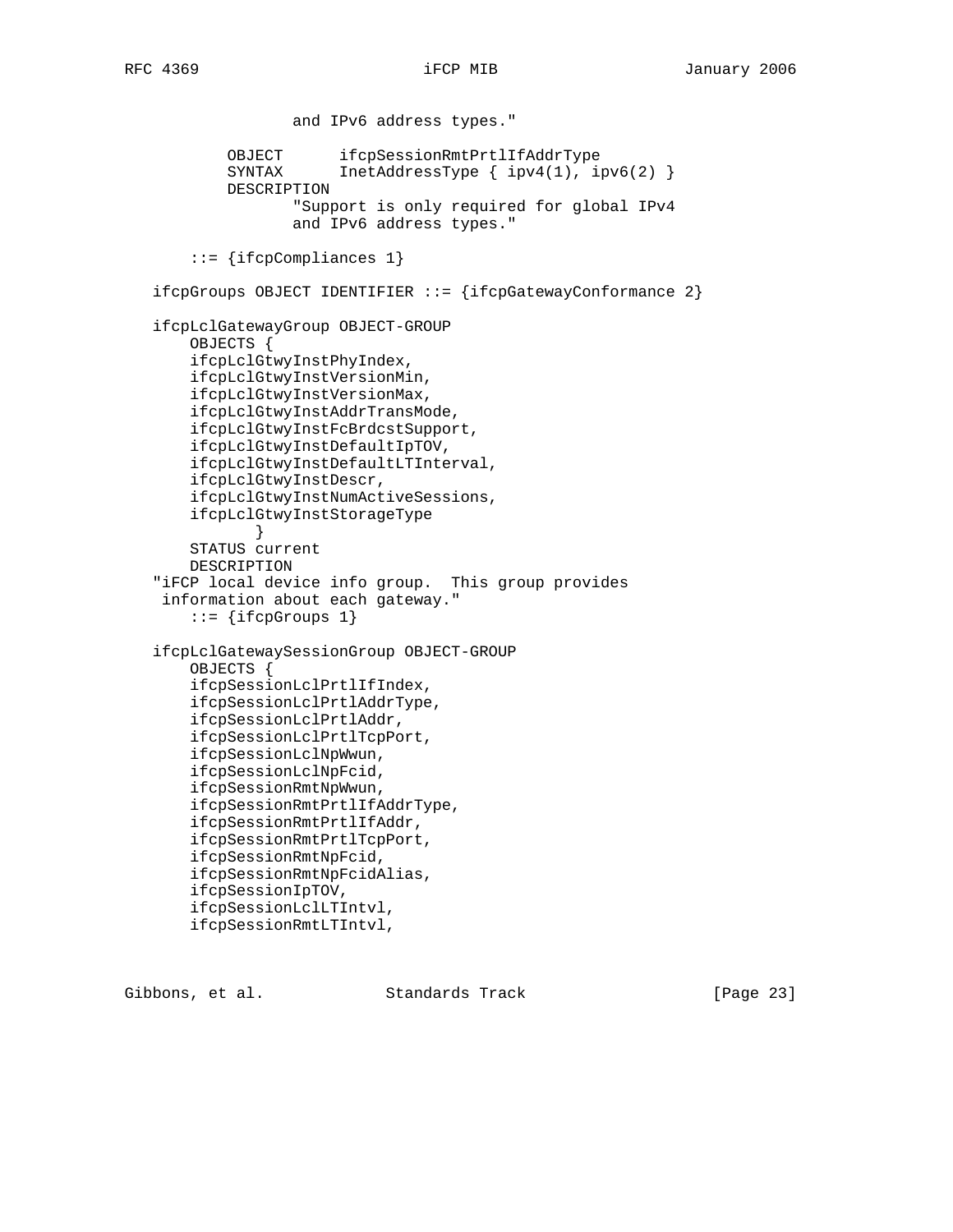```
 ifcpSessionBound,
        ifcpSessionStorageType
 }
        STATUS current
       DESCRIPTION
    "iFCP Session group. This group provides information
    about each iFCP session currently active between iFCP
    gateways."
       ::= {ifcpGroups 4}
   ifcpLclGatewaySessionStatsGroup OBJECT-GROUP
       OBJECTS {
        ifcpSessionState,
        ifcpSessionDuration,
        ifcpSessionTxOctets,
       ifcpSessionRxOctets,
       ifcpSessionTxFrames,
       ifcpSessionRxFrames,
       ifcpSessionStaleFrames,
       ifcpSessionHeaderCRCErrors,
        ifcpSessionFcPayloadCRCErrors,
        ifcpSessionOtherErrors,
        ifcpSessionDiscontinuityTime
 }
       STATUS current
       DESCRIPTION
    "iFCP Session Statistics group. This group provides
    statistics with 64-bit counters for each iFCP session
    currently active between iFCP gateways. This group
    is only required for agents that can support Counter64-
    based data types."
       ::= {ifcpGroups 5}
   ifcpLclGatewaySessionLcStatsGroup OBJECT-GROUP
       OBJECTS {
        ifcpSessionLcTxOctets,
        ifcpSessionLcRxOctets,
        ifcpSessionLcTxFrames,
        ifcpSessionLcRxFrames,
        ifcpSessionLcStaleFrames,
        ifcpSessionLcHeaderCRCErrors,
        ifcpSessionLcFcPayloadCRCErrors,
        ifcpSessionLcOtherErrors
              }
       STATUS current
       DESCRIPTION
    "iFCP Session Low Capacity Statistics group. This group
    provides statistics with low-capacity 32-bit counters
```
Gibbons, et al. Standards Track [Page 24]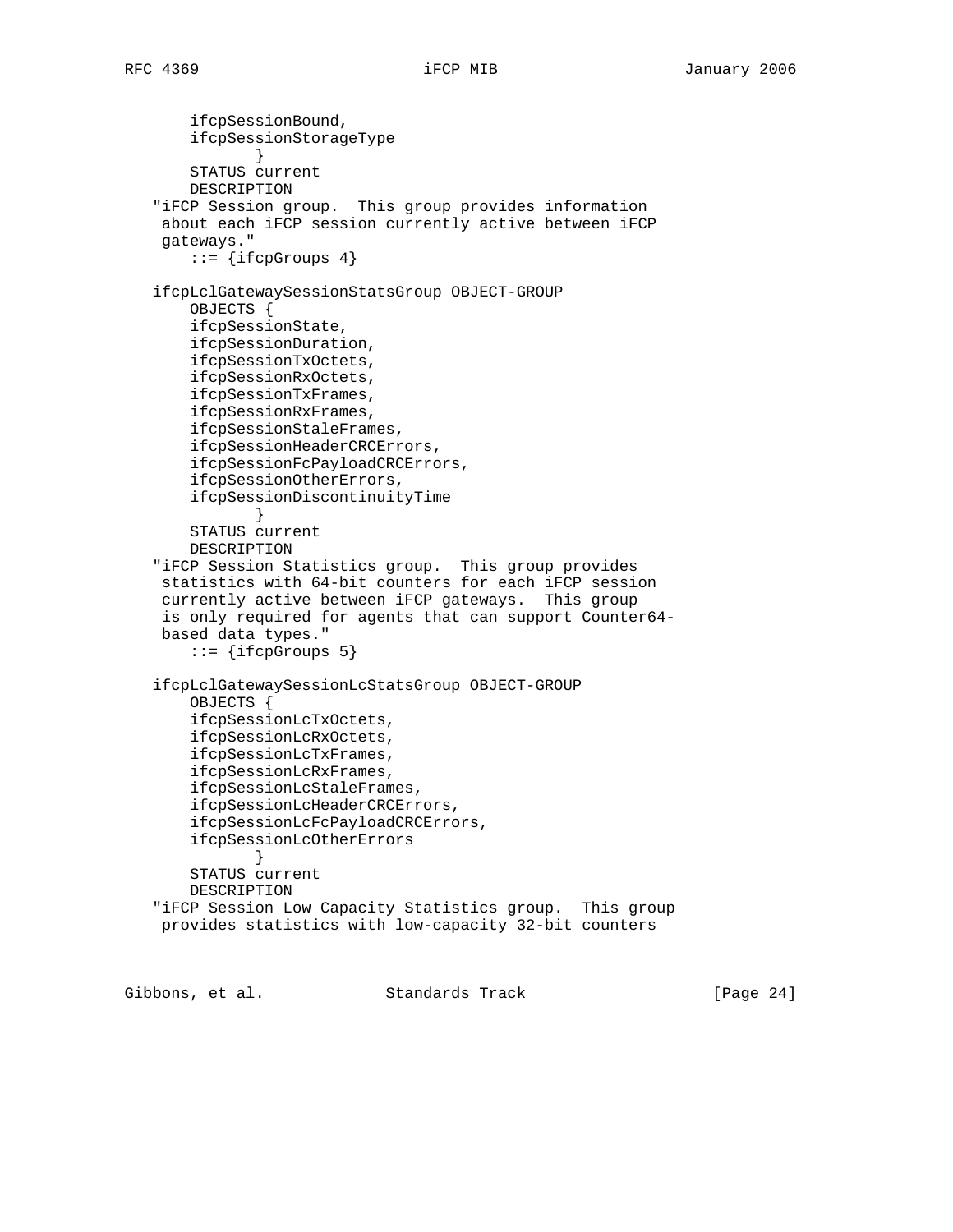for each iFCP session currently active between iFCP gateways. This group is only required for agents that do not support Counter64-based data types, or that need to support SNMPv1 applications."  $::=$  {ifcpGroups 6}

END

5. IANA Considerations

 The IANA has made a unique MIB OID assignment under the transmission branch for IFCP-MGMT-MIB.

6. Security Considerations

 There are a number of management objects defined in this MIB module with a MAX-ACCESS clause of read-write and/or read-create. Such objects may be considered sensitive or vulnerable in some network environments. The support for SET operations in a non-secure environment without proper protection can have a negative effect on network operations.

 Changing the following object values, with a MAX-ACCESS of read write, may cause disruption in storage traffic:

 ifcpLclGtwyInstAddrTransMode ifcpLclGtwyInstFcBrdcstSupport ifcpLclGtwyInstDefaultIpTOV ifcpLclGtwyInstDefaultLTInterval ifcpSessionIpTOV

 Changing the following object value, with a MAX-ACCESS of read-write, may cause a user to lose track of the iFCP gateway:

ifcpLclGtwyInstDescr

 Some of the readable objects in this MIB module (i.e., objects with a MAX-ACCESS other than not-accessible) may be considered sensitive or vulnerable in some network environments. It is thus important to control even GET and/or NOTIFY access to these objects and possibly to even encrypt the values of these objects when sending them over the network via SNMP.

Gibbons, et al. Standards Track [Page 25]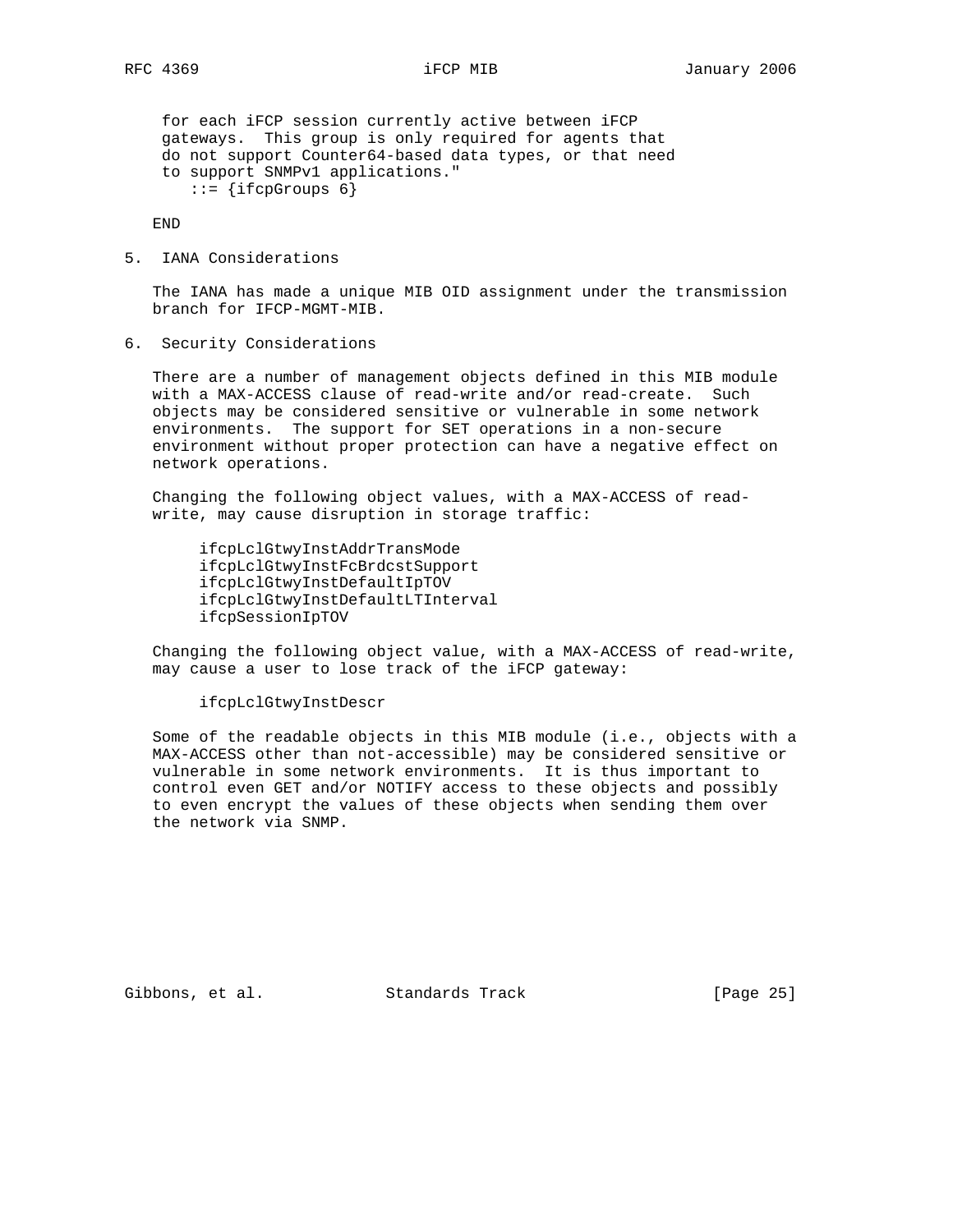The following object tables provide information about storage traffic sessions, and can indicate to a user who is communicating and exchanging storage data:

 ifcpLclGtwyInstTable ifcpSessionAttributesTable

 SNMP versions prior to SNMPv3 did not include adequate security. Even if the network itself is secure (for example by using IPSec), even then, there is no control as to who on the secure network is allowed to access and GET/SET (read/change/create/delete) the objects in this MIB module.

 It is RECOMMENDED that implementers consider the security features as provided by the SNMPv3 framework (see [RFC3410], section 8), including full support for SNMPv3 cryptographic mechanisms (for authentication and privacy).

 Further, deployment of SNMP versions prior to SNMPv3 is NOT RECOMMENDED. Instead, it is RECOMMENDED to deploy SNMPv3 and to enable cryptographic security. It is then a customer/operator responsibility to ensure that the SNMP entity giving access to an instance of this MIB module is properly configured to give access to the objects only to those principals (users) that have legitimate rights to indeed GET or SET (change/create/delete) them.

- 7. Normative References
	- [RFC2021] Waldbusser, S., "Remote Network Monitoring Management Information Base Version 2 using SMIv2", RFC 2021, January 1997.
	- [RFC2578] McCloghrie, K., Perkins, D., and J. Schoenwaelder, "Structure of Management Information Version 2 (SMIv2)", STD 58, RFC 2578, April 1999.
	- [RFC2579] McCloghrie, K., Perkins, D., and J. Schoenwaelder, "Textual Conventions for SMIv2", STD 58, RFC 2579, April 1999.
	- [RFC2580] McCloghrie, K., Perkins, D., and J. Schoenwaelder, "Conformance Statements for SMIv2", STD 58, RFC 2580, April 1999.
	- [RFC2856] Bierman, A., McCloghrie, K., and R. Presuhn, "Textual Conventions for Additional High Capacity Data Types", RFC 2856, June 2000.

Gibbons, et al. Standards Track [Page 26]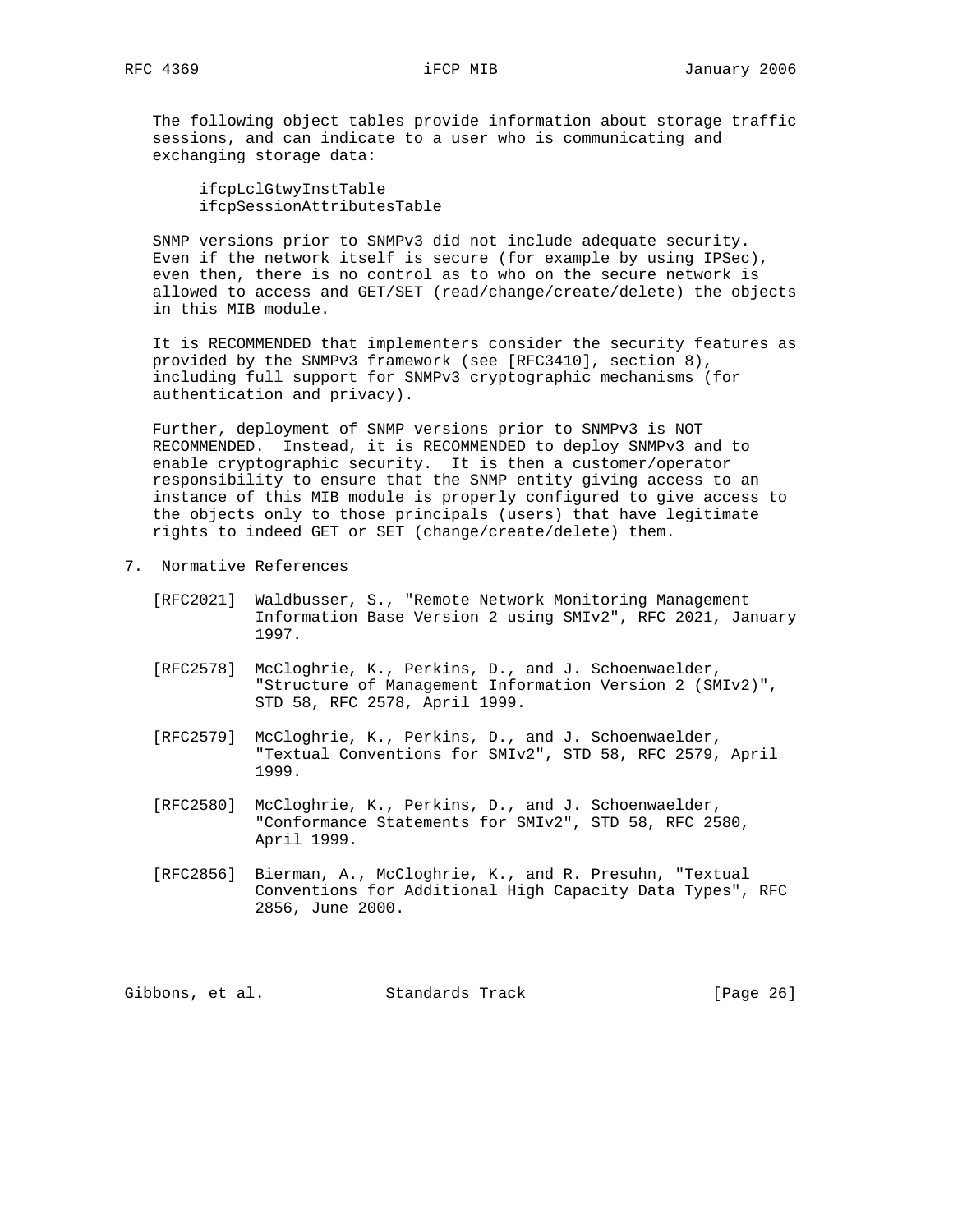- [RFC2863] McCloghrie, K. and F. Kastenholz, "The Interfaces Group MIB", RFC 2863, June 2000.
- [RFC3411] Harrington, D., Presuhn, R., and B. Wijnen, "An Architecture for Describing Simple Network Management Protocol (SNMP) Management Frameworks", STD 62, RFC 3411, December 2002.
- [RFC4001] Daniele, M., Haberman, B., Routhier, S., and J. Schoenwaelder, "Textual Conventions for Internet Network Addresses", RFC 4001, February 2005.
- [RFC4044] McCloghrie, K., "Fibre Channel Management MIB", RFC 4044, May 2005.
- [RFC4133] Bierman, A. and K. McCloghrie, "Entity MIB (Version 3)", RFC 4133, August 2005.
- [RFC4172] Monia, C., Mullendore, R., Travostino, F., Jeong, W., and M. Edwards, "iFCP - A Protocol for Internet Fibre Channel Storage Networking", RFC 4172, September 2005.
- 8. Informative References
- [RFC3410] Case, J., Mundy, R., Partain, D., and B. Stewart, "Introduction and Applicability Statements for Internet- Standard Management Framework", RFC 3410, December 2002.

Gibbons, et al. Standards Track [Page 27]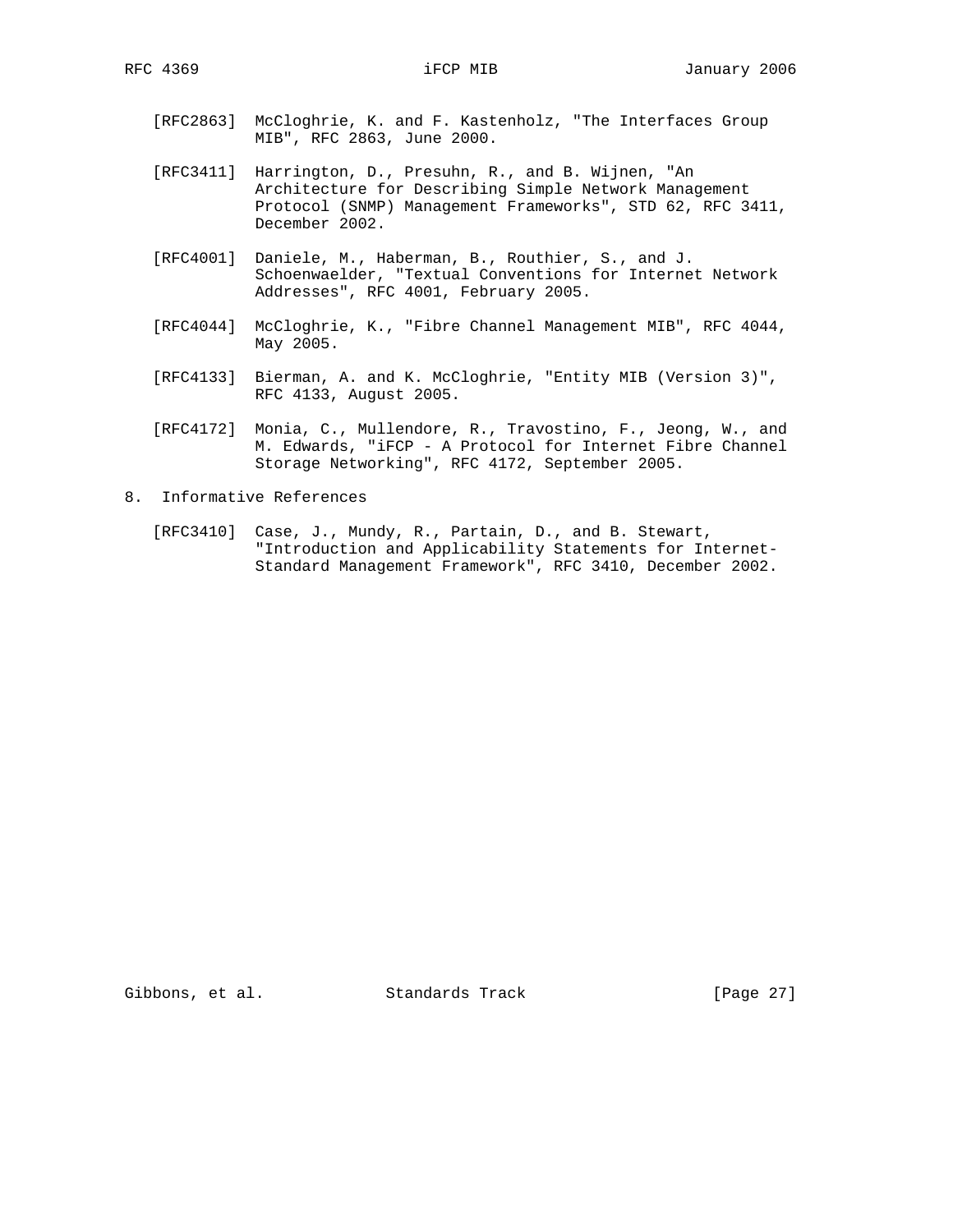Authors' Addresses Kevin Gibbons McDATA Corporation 4555 Great America Pkwy Santa Clara, CA 95054-1208 USA Phone: (408)567-5765 EMail: kevin.gibbons@mcdata.com Charles Monia Consultant 7553 Morevern Circle San Jose, CA 95135 USA EMail: charles\_monia@yahoo.com Josh Tseng Riverbed Technology 501 2nd Street, Suite 410 San Francisco, CA 94107 USA Phone: (650)274-2109 EMail: joshtseng@yahoo.com Franco Travostino Nortel 600 Technology Park Drive Billerica, MA 01821 USA Phone: (978)288-7708 EMail: travos@nortel.com

Gibbons, et al. Standards Track [Page 28]